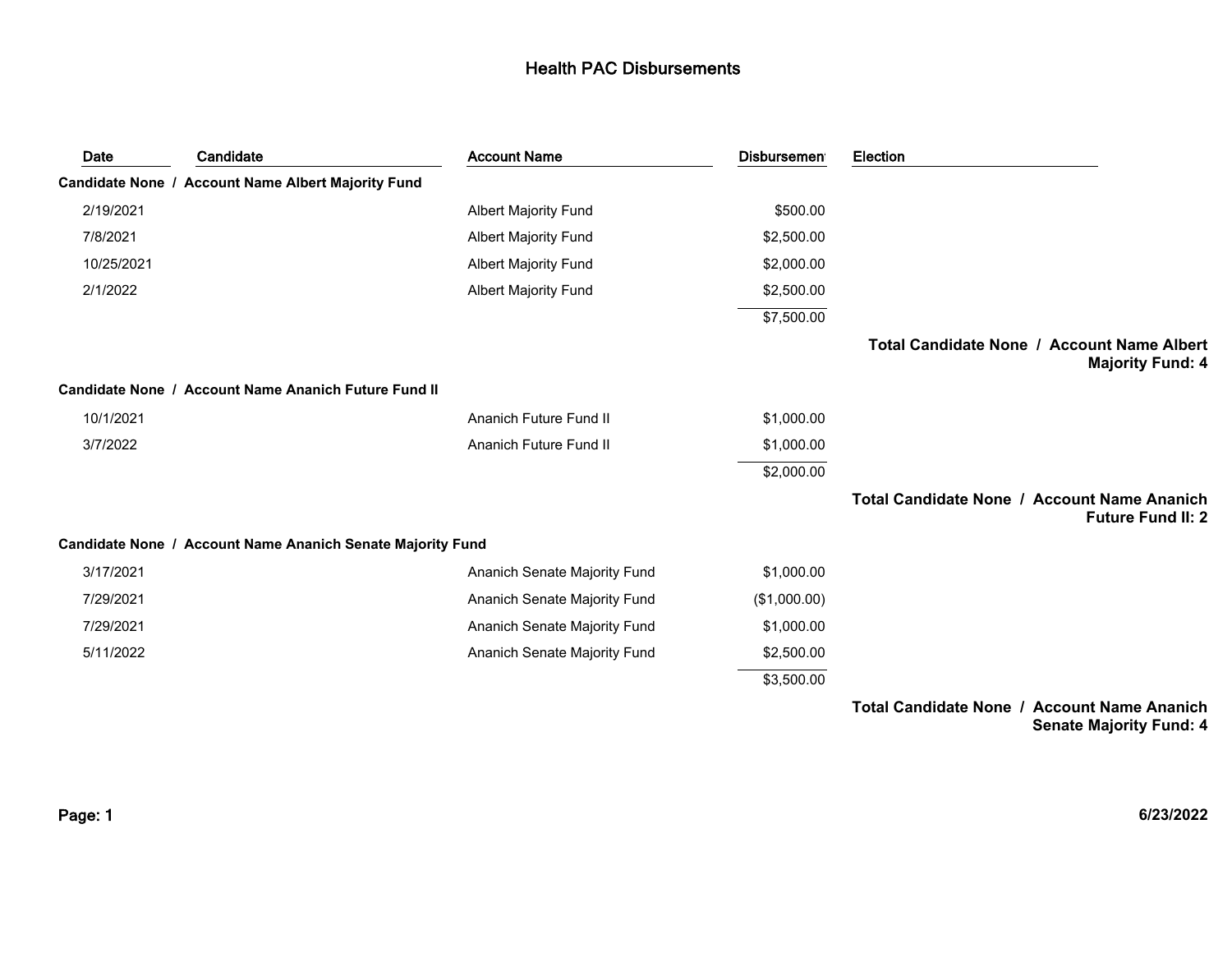| Date       | Candidate                                                    | <b>Account Name</b>            | <b>Disbursement</b> | Election                                                                   |
|------------|--------------------------------------------------------------|--------------------------------|---------------------|----------------------------------------------------------------------------|
|            | Candidate None / Account Name Bollin for Michigan            |                                |                     |                                                                            |
| 6/8/2022   |                                                              | Bollin for Michigan            | \$500.00            |                                                                            |
|            |                                                              |                                | \$500.00            |                                                                            |
|            |                                                              |                                |                     | Total Candidate None / Account Name Bollin for<br>Michigan: 1              |
|            | Candidate None / Account Name Brabec Equity Fund             |                                |                     |                                                                            |
| 10/1/2021  |                                                              | <b>Brabec Equity Fund</b>      | \$250.00            |                                                                            |
|            |                                                              |                                | \$250.00            |                                                                            |
|            |                                                              |                                |                     | <b>Total Candidate None / Account Name Brabec</b><br><b>Equity Fund: 1</b> |
|            | Candidate None / Account Name Brinks for Michigan            |                                |                     |                                                                            |
| 2/10/2021  |                                                              | <b>Brinks for Michigan</b>     | \$1,000.00          |                                                                            |
| 10/12/2021 |                                                              | <b>Brinks for Michigan</b>     | \$1,000.00          |                                                                            |
| 11/24/2021 |                                                              | Brinks for Michigan            | \$1,000.00          |                                                                            |
| 1/27/2022  |                                                              | <b>Brinks for Michigan</b>     | \$1,000.00          |                                                                            |
| 1/28/2022  |                                                              | <b>Brinks for Michigan</b>     | (\$1,000.00)        |                                                                            |
| 6/8/2022   |                                                              | <b>Brinks for Michigan</b>     | \$2,500.00          |                                                                            |
|            |                                                              |                                | \$5,500.00          |                                                                            |
|            |                                                              |                                |                     | Total Candidate None / Account Name Brinks for<br>Michigan: 6              |
|            | Candidate None / Account Name Compete Michigan PAC (Shirkey) |                                |                     |                                                                            |
| 2/2/2021   |                                                              | Compete Michigan PAC (Shirkey) | \$1,000.00          |                                                                            |
| 7/8/2021   |                                                              | Compete Michigan PAC (Shirkey) | \$2,500.00          |                                                                            |
| 1/20/2022  |                                                              | Compete Michigan PAC (Shirkey) | \$1,000.00          |                                                                            |
|            |                                                              |                                | \$4,500.00          |                                                                            |
|            |                                                              |                                |                     |                                                                            |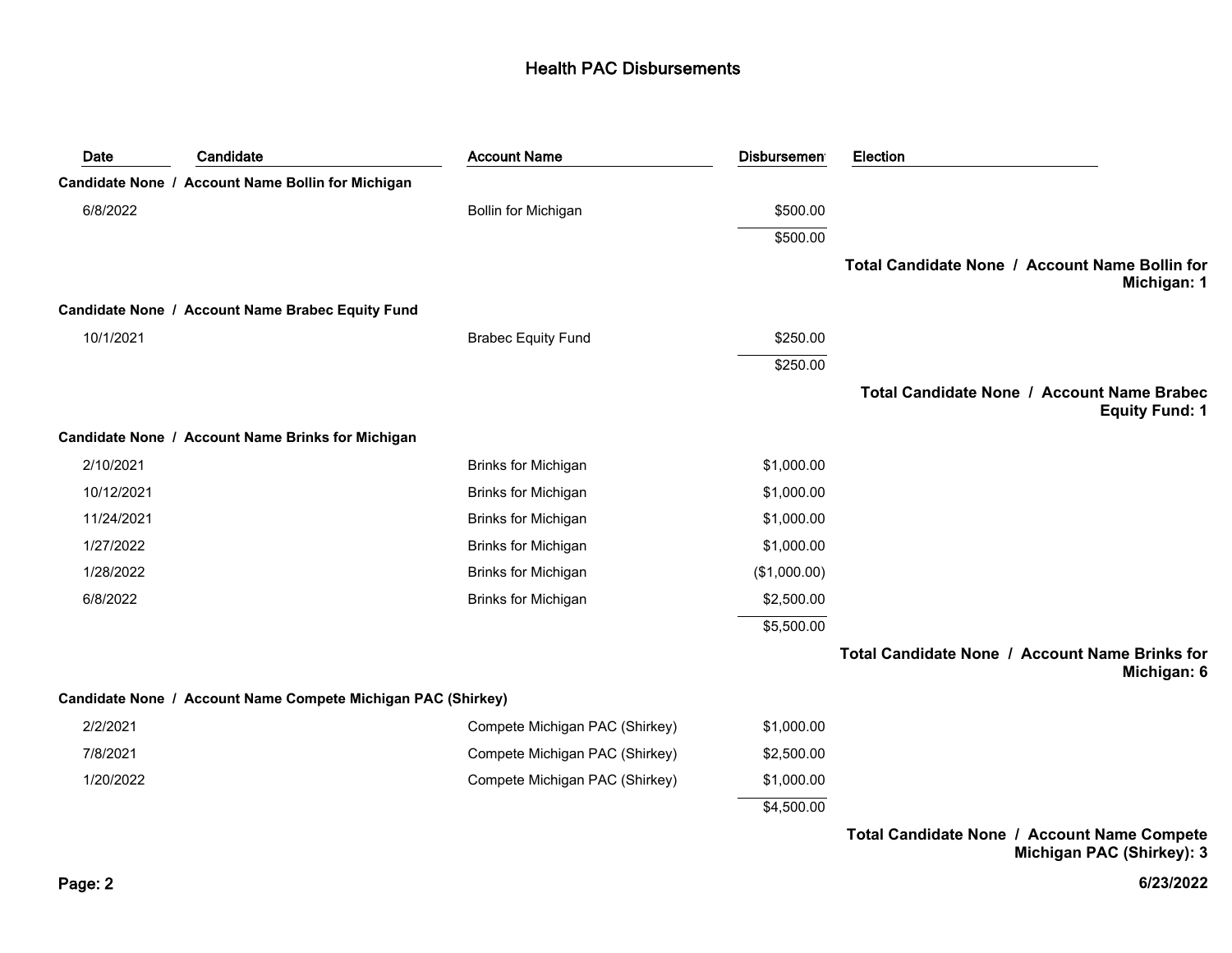| Date      | Candidate                                                           | <b>Account Name</b>                      | <b>Disbursemen</b> | Election                                                                               |
|-----------|---------------------------------------------------------------------|------------------------------------------|--------------------|----------------------------------------------------------------------------------------|
|           | <b>Candidate None / Account Name Detroit Caucus PAC</b>             |                                          |                    |                                                                                        |
| 3/10/2022 |                                                                     | <b>Detroit Caucus PAC</b>                | \$1,000.00         |                                                                                        |
|           |                                                                     |                                          | \$1,000.00         |                                                                                        |
|           |                                                                     |                                          |                    | Total Candidate None / Account Name Detroit<br><b>Caucus PAC: 1</b>                    |
|           | Candidate None / Account Name Embolden PAC                          |                                          |                    |                                                                                        |
| 10/1/2021 |                                                                     | Embolden PAC                             | \$500.00           |                                                                                        |
| 12/8/2021 |                                                                     | Embolden PAC                             | \$1,000.00         |                                                                                        |
|           |                                                                     |                                          | \$1,500.00         |                                                                                        |
|           |                                                                     |                                          |                    | Total Candidate None / Account Name Embolden<br><b>PAC: 2</b>                          |
|           | Candidate None / Account Name Fink Majority Fund                    |                                          |                    |                                                                                        |
| 10/1/2021 |                                                                     | Fink Majority Fund                       | \$500.00           |                                                                                        |
| 3/2/2022  |                                                                     | Fink Majority Fund                       | \$500.00           |                                                                                        |
| 4/28/2022 |                                                                     | <b>Fink Majority Fund</b>                | \$500.00           |                                                                                        |
|           |                                                                     |                                          | \$1,500.00         |                                                                                        |
|           |                                                                     |                                          |                    | Total Candidate None / Account Name Fink<br><b>Majority Fund: 3</b>                    |
|           | Candidate None / Account Name Fund for Democratic Women (Steckloff) |                                          |                    |                                                                                        |
| 3/7/2022  |                                                                     | Fund for Democratic Women<br>(Steckloff) | \$500.00           |                                                                                        |
|           |                                                                     |                                          | \$500.00           |                                                                                        |
|           |                                                                     |                                          |                    | Total Candidate None / Account Name Fund for<br><b>Democratic Women (Steckloff): 1</b> |
|           | Candidate None / Account Name Green Thumb Leadership                |                                          |                    |                                                                                        |
| 5/21/2021 |                                                                     | Green Thumb Leadership                   | \$500.00           |                                                                                        |
| 6/8/2022  |                                                                     | Green Thumb Leadership                   | \$500.00           |                                                                                        |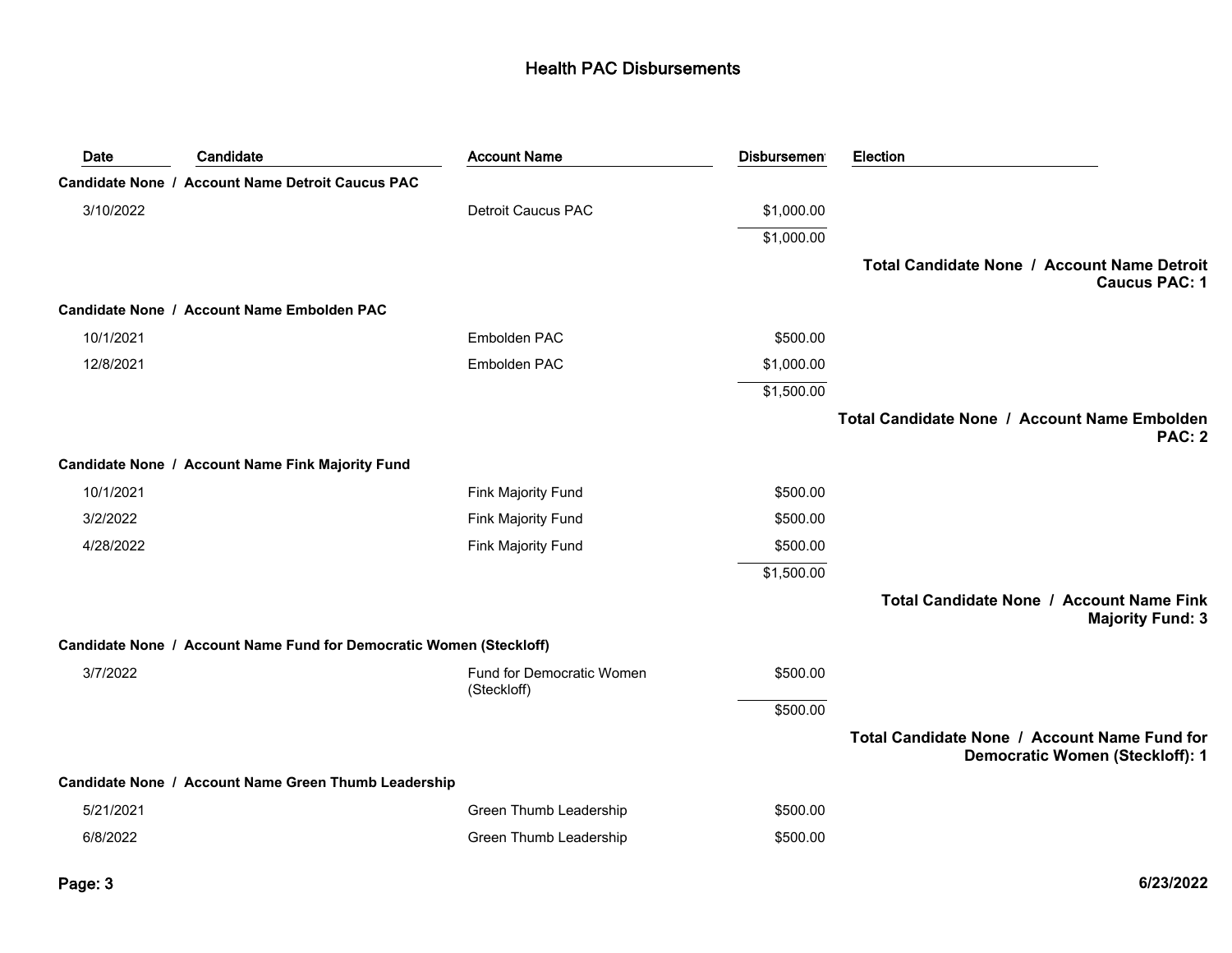| Date      | Candidate                                                   | <b>Account Name</b>           | <b>Disbursement</b> | <b>Election</b>                                                         |
|-----------|-------------------------------------------------------------|-------------------------------|---------------------|-------------------------------------------------------------------------|
|           |                                                             |                               | \$1,000.00          |                                                                         |
|           |                                                             |                               |                     | Total Candidate None / Account Name Green<br><b>Thumb Leadership: 2</b> |
|           | Candidate None / Account Name Growing Michigan (Lightner)   |                               |                     |                                                                         |
| 4/7/2022  |                                                             | Growing Michigan (Lightner)   | \$500.00            |                                                                         |
|           |                                                             |                               | \$500.00            |                                                                         |
|           |                                                             |                               |                     | Total Candidate None / Account Name Growing<br>Michigan (Lightner): 1   |
|           | Candidate None / Account Name Hauck Majority Fund           |                               |                     |                                                                         |
| 5/5/2022  |                                                             | <b>Hauck Majority Fund</b>    | \$1,000.00          |                                                                         |
|           |                                                             |                               | \$1,000.00          |                                                                         |
|           |                                                             |                               |                     | Total Candidate None / Account Name Hauck<br><b>Majority Fund: 1</b>    |
|           | Candidate None / Account Name Helena Scott for Michigan PAC |                               |                     |                                                                         |
| 3/17/2021 |                                                             | Helena Scott for Michigan PAC | \$250.00            |                                                                         |
| 6/16/2021 |                                                             | Helena Scott for Michigan PAC | \$1,000.00          |                                                                         |
|           |                                                             |                               | \$1,250.00          |                                                                         |
|           |                                                             |                               |                     | Total Candidate None / Account Name Helena Scott<br>for Michigan PAC: 2 |
|           | Candidate None / Account Name Hertel for Michigan           |                               |                     |                                                                         |
| 2/19/2021 |                                                             | Hertel for Michigan           | \$2,500.00          |                                                                         |
| 7/29/2021 |                                                             | Hertel for Michigan           | (\$2,500.00)        |                                                                         |
| 4/18/2022 |                                                             | Hertel for Michigan           | \$500.00            |                                                                         |
|           |                                                             |                               | \$500.00            |                                                                         |
|           |                                                             |                               |                     | Total Candidate None / Account Name Hertel for                          |

**Michigan: 3**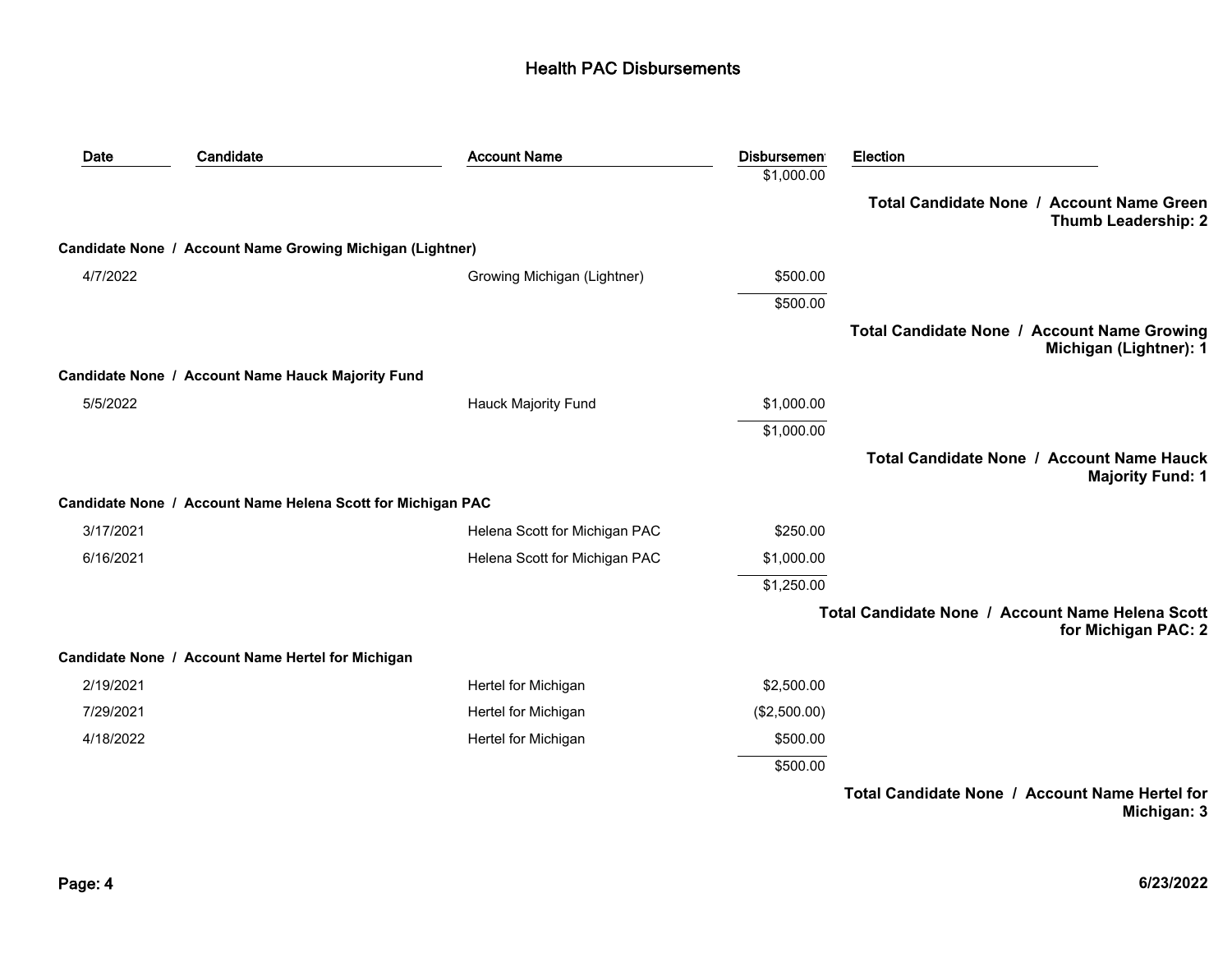| Date       | Candidate                                                 | <b>Account Name</b>                                               | <b>Disbursemen</b> | Election                                                                             |
|------------|-----------------------------------------------------------|-------------------------------------------------------------------|--------------------|--------------------------------------------------------------------------------------|
|            |                                                           | Candidate None / Account Name House Republican Campaign Committee |                    |                                                                                      |
| 5/13/2021  |                                                           | House Republican Campaign<br>Committee                            | \$3,500.00         |                                                                                      |
| 7/8/2021   |                                                           | House Republican Campaign<br>Committee                            | \$5,000.00         |                                                                                      |
| 10/1/2021  |                                                           | House Republican Campaign<br>Committee                            | \$2,500.00         |                                                                                      |
| 2/25/2022  |                                                           | House Republican Campaign<br>Committee                            | \$10,000.00        |                                                                                      |
| 5/11/2022  |                                                           | House Republican Campaign<br>Committee                            | \$3,500.00         |                                                                                      |
|            |                                                           |                                                                   | \$24,500.00        |                                                                                      |
|            |                                                           |                                                                   |                    | Total Candidate None / Account Name House<br><b>Republican Campaign Committee: 5</b> |
|            | Candidate None / Account Name Joe Tate Leadership PAC     |                                                                   |                    |                                                                                      |
| 4/21/2021  |                                                           | Joe Tate Leadership PAC                                           | \$500.00           |                                                                                      |
| 7/8/2021   |                                                           | Joe Tate Leadership PAC                                           | \$2,500.00         |                                                                                      |
| 10/1/2021  |                                                           | Joe Tate Leadership PAC                                           | \$2,500.00         |                                                                                      |
| 10/18/2021 |                                                           | Joe Tate Leadership PAC                                           | \$2,500.00         |                                                                                      |
| 11/24/2021 |                                                           | Joe Tate Leadership PAC                                           | \$1,000.00         |                                                                                      |
| 4/7/2022   |                                                           | Joe Tate Leadership PAC                                           | \$5,000.00         |                                                                                      |
| 5/24/2022  |                                                           | Joe Tate Leadership PAC                                           | \$2,500.00         |                                                                                      |
|            |                                                           |                                                                   | \$16,500.00        |                                                                                      |
|            |                                                           |                                                                   |                    | Total Candidate None / Account Name Joe Tate<br><b>Leadership PAC: 7</b>             |
|            | Candidate None / Account Name Julie Brixie Blue Wave Fund |                                                                   |                    |                                                                                      |
| 4/13/2021  |                                                           | - Iulie Brixie Blue Wave Fund                                     | \$2.500.00.        |                                                                                      |

| 4/13/2021 | Julie Brixie Blue Wave Fund | \$2.500.00 |
|-----------|-----------------------------|------------|
| 6/11/2021 | Julie Brixie Blue Wave Fund | \$1.000.00 |
| 7/8/2021  | Julie Brixie Blue Wave Fund | \$2.500.00 |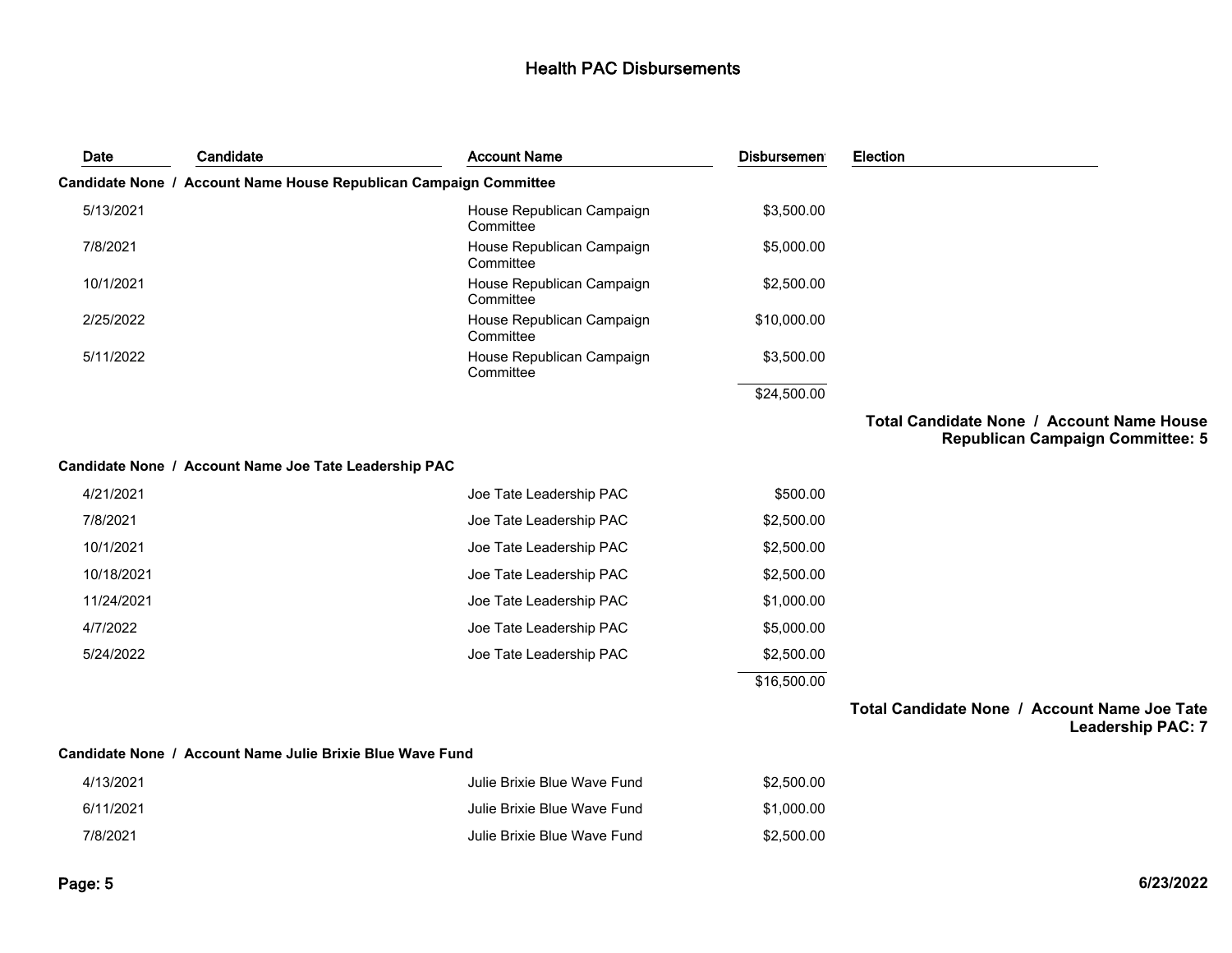| <b>Date</b> | Candidate                                                           | <b>Account Name</b>                      | <b>Disbursemen</b> | Election                                                                       |
|-------------|---------------------------------------------------------------------|------------------------------------------|--------------------|--------------------------------------------------------------------------------|
| 10/1/2021   |                                                                     | Julie Brixie Blue Wave Fund              | \$250.00           |                                                                                |
| 11/24/2021  |                                                                     | Julie Brixie Blue Wave Fund              | \$500.00           |                                                                                |
|             |                                                                     |                                          | \$6,750.00         |                                                                                |
|             |                                                                     |                                          |                    | Total Candidate None / Account Name Julie Brixie<br><b>Blue Wave Fund: 5</b>   |
|             | Candidate None / Account Name Kahle Majority Fund                   |                                          |                    |                                                                                |
| 7/8/2021    |                                                                     | Kahle Majority Fund                      | \$400.00           |                                                                                |
| 2/16/2022   |                                                                     | Kahle Majority Fund                      | \$500.00           |                                                                                |
|             |                                                                     |                                          | \$900.00           |                                                                                |
|             |                                                                     |                                          |                    | Total Candidate None / Account Name Kahle<br><b>Majority Fund: 2</b>           |
|             | Candidate None / Account Name Keep Improving Michigan PAC (LaSata)  |                                          |                    |                                                                                |
| 6/8/2022    |                                                                     | Keep Improving Michigan PAC<br>(LaSata)  | \$500.00           |                                                                                |
|             |                                                                     |                                          | \$500.00           |                                                                                |
|             |                                                                     |                                          |                    | Total Candidate None / Account Name Keep<br>Improving Michigan PAC (LaSata): 1 |
|             | Candidate None / Account Name Lasinski for Michigan PAC             |                                          |                    |                                                                                |
| 4/13/2021   |                                                                     | Lasinski for Michigan PAC                | \$2,500.00         |                                                                                |
| 7/8/2021    |                                                                     | Lasinski for Michigan PAC                | \$2,500.00         |                                                                                |
| 10/1/2021   |                                                                     | Lasinski for Michigan PAC                | \$1,000.00         |                                                                                |
| 4/7/2022    |                                                                     | Lasinski for Michigan PAC                | \$2,500.00         |                                                                                |
|             |                                                                     |                                          | \$8,500.00         |                                                                                |
|             |                                                                     |                                          |                    | Total Candidate None / Account Name Lasinski for<br><b>Michigan PAC: 4</b>     |
|             | Candidate None / Account Name Leaders Engaged Actively in Democracy |                                          |                    |                                                                                |
| 4/18/2022   |                                                                     | Leaders Engaged Actively in<br>Democracy | \$500.00           |                                                                                |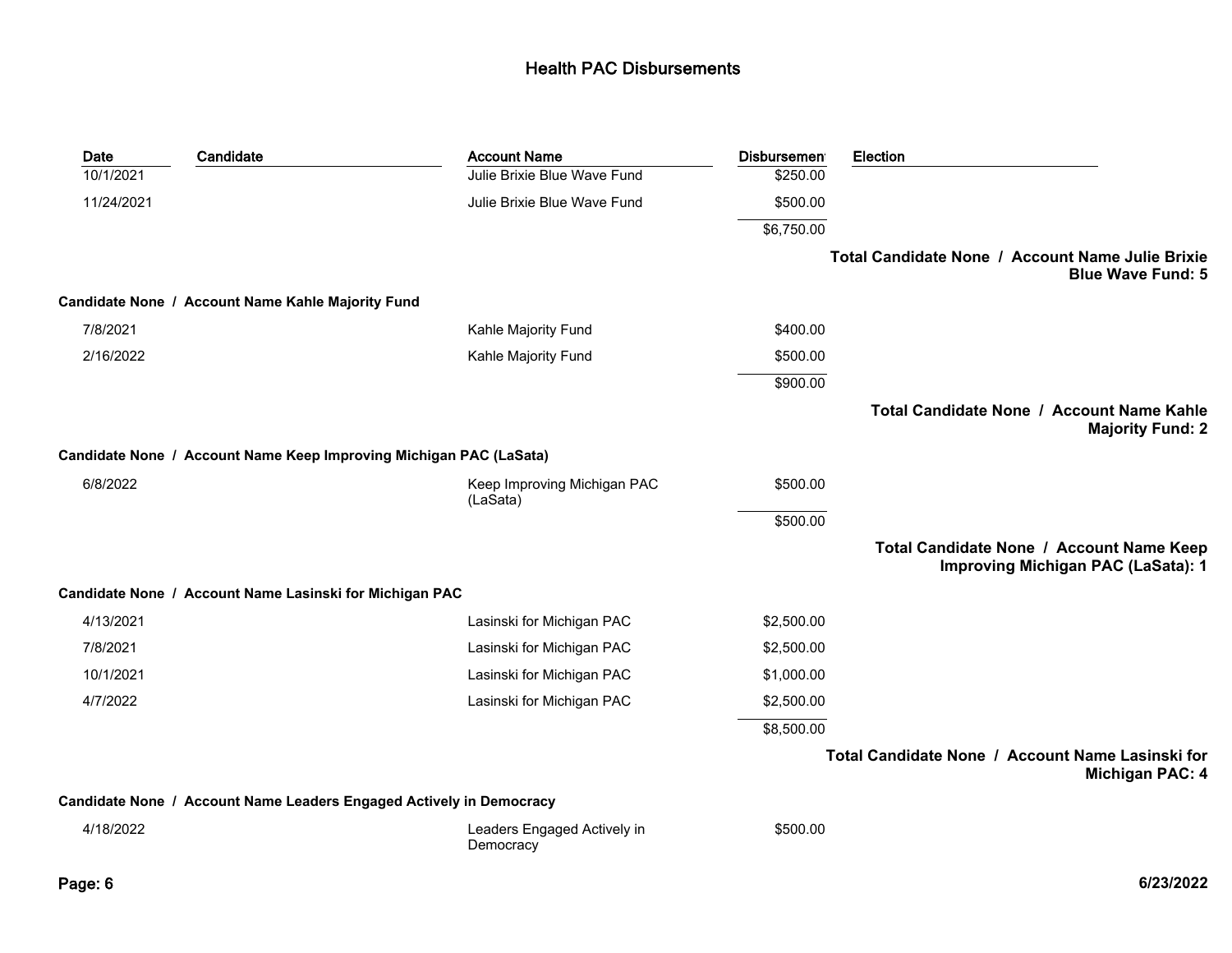| Date       | Candidate                                                         | <b>Account Name</b>                 | <b>Disbursemen</b> | <b>Election</b>                                                                        |
|------------|-------------------------------------------------------------------|-------------------------------------|--------------------|----------------------------------------------------------------------------------------|
|            |                                                                   |                                     | \$500.00           |                                                                                        |
|            |                                                                   |                                     |                    | Total Candidate None / Account Name Leaders<br><b>Engaged Actively in Democracy: 1</b> |
|            | Candidate None / Account Name Liberty and Justice for All (Rabhi) |                                     |                    |                                                                                        |
| 4/7/2022   |                                                                   | Liberty and Justice for All (Rabhi) | \$250.00           |                                                                                        |
|            |                                                                   |                                     | \$250.00           |                                                                                        |
|            |                                                                   |                                     |                    | Total Candidate None / Account Name Liberty and<br>Justice for All (Rabhi): 1          |
|            | Candidate None / Account Name Mac PAC (MacGregor)                 |                                     |                    |                                                                                        |
| 4/13/2021  |                                                                   | Mac PAC (MacGregor)                 | (\$1,000.00)       |                                                                                        |
|            |                                                                   |                                     | (\$1,000.00)       |                                                                                        |
|            |                                                                   |                                     |                    | Total Candidate None / Account Name Mac PAC<br>(MacGregor): 1                          |
|            | Candidate None / Account Name Making Our State Stronger (Moss)    |                                     |                    |                                                                                        |
| 3/2/2022   |                                                                   | Making Our State Stronger (Moss)    | \$500.00           |                                                                                        |
|            |                                                                   |                                     | \$500.00           |                                                                                        |
|            |                                                                   |                                     |                    | Total Candidate None / Account Name Making Our<br><b>State Stronger (Moss): 1</b>      |
|            | Candidate None / Account Name Matt Hall Majority Fund             |                                     |                    |                                                                                        |
| 6/1/2021   |                                                                   | Matt Hall Majority Fund             | \$2,500.00         |                                                                                        |
| 8/25/2021  |                                                                   | Matt Hall Majority Fund             | \$2,500.00         |                                                                                        |
| 10/12/2021 |                                                                   | Matt Hall Majority Fund             | \$2,500.00         |                                                                                        |
| 11/24/2021 |                                                                   | Matt Hall Majority Fund             | \$1,000.00         |                                                                                        |
| 3/21/2022  |                                                                   | Matt Hall Majority Fund             | \$1,000.00         |                                                                                        |
|            |                                                                   |                                     | \$9,500.00         |                                                                                        |
|            |                                                                   |                                     |                    | Total Candidate None / Account Name Matt Hall<br><b>Majority Fund: 5</b>               |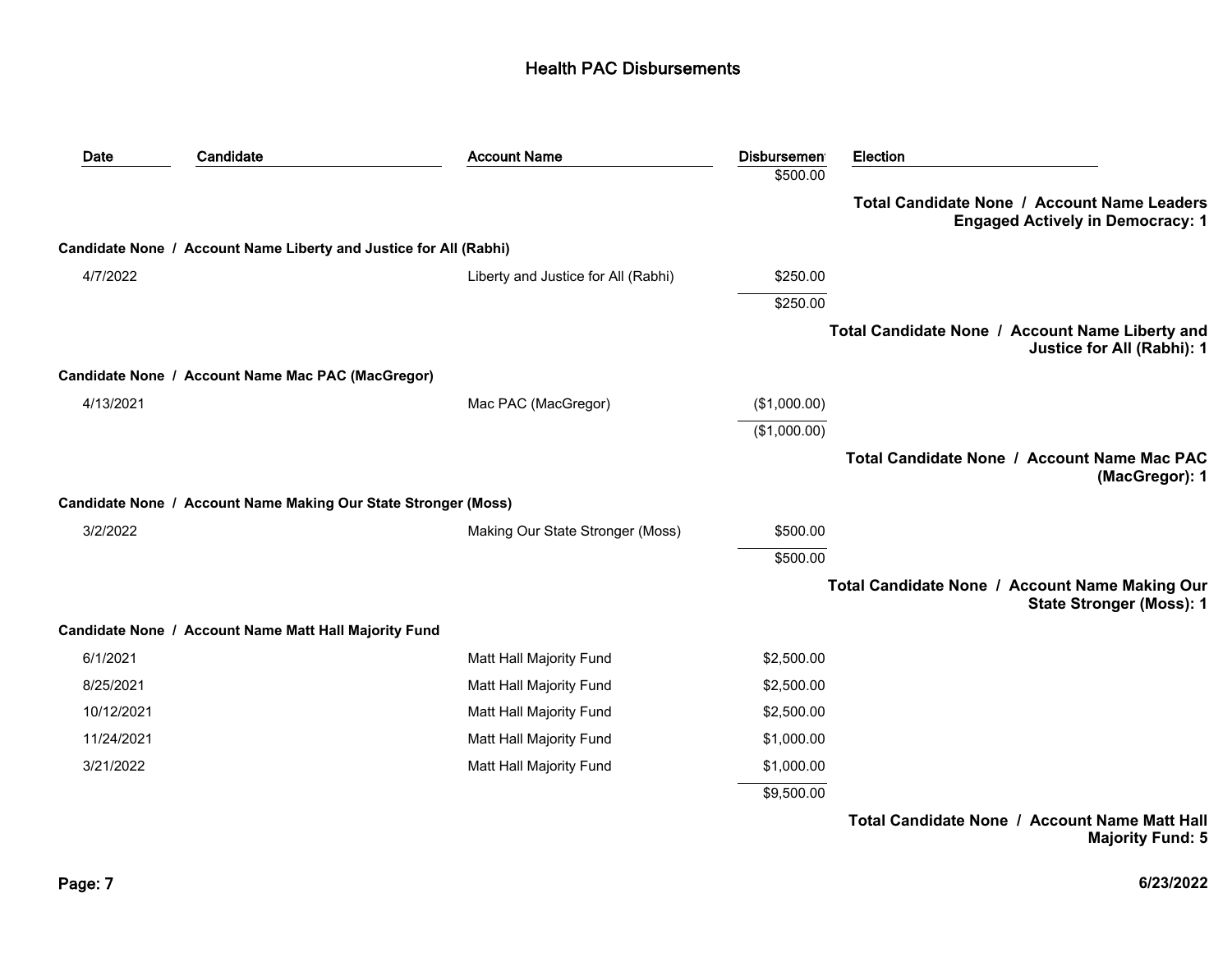| Date       | Candidate                                             | <b>Account Name</b>            | <b>Disbursemen</b> | Election                                                                      |
|------------|-------------------------------------------------------|--------------------------------|--------------------|-------------------------------------------------------------------------------|
|            | Candidate None / Account Name McCann for Michigan     |                                |                    |                                                                               |
| 11/24/2021 |                                                       | McCann for Michigan            | \$500.00           |                                                                               |
| 6/8/2022   |                                                       | McCann for Michigan            | \$250.00           |                                                                               |
|            |                                                       |                                | \$750.00           |                                                                               |
|            |                                                       |                                |                    | Total Candidate None / Account Name McCann for<br>Michigan: 2                 |
|            | Candidate None / Account Name Nesbitt Majority Fund   |                                |                    |                                                                               |
| 8/25/2021  |                                                       | <b>Nesbitt Majority Fund</b>   | \$1,000.00         |                                                                               |
| 11/24/2021 |                                                       | <b>Nesbitt Majority Fund</b>   | \$1,000.00         |                                                                               |
| 3/7/2022   |                                                       | <b>Nesbitt Majority Fund</b>   | \$2,500.00         |                                                                               |
|            |                                                       |                                | \$4,500.00         |                                                                               |
|            |                                                       |                                |                    | <b>Total Candidate None / Account Name Nesbitt</b><br><b>Majority Fund: 3</b> |
|            | Candidate None / Account Name Nesbitt Majority Fund 2 |                                |                    |                                                                               |
| 5/19/2022  |                                                       | <b>Nesbitt Majority Fund 2</b> | \$5,000.00         |                                                                               |
|            |                                                       |                                | \$5,000.00         |                                                                               |
|            |                                                       |                                |                    | Total Candidate None / Account Name Nesbitt<br><b>Majority Fund 2: 1</b>      |
|            | Candidate None / Account Name Sabo for Michigan       |                                |                    |                                                                               |
| 4/13/2021  |                                                       | Sabo for Michigan              | \$250.00           |                                                                               |
|            |                                                       |                                | \$250.00           |                                                                               |
|            |                                                       |                                |                    | Total Candidate None / Account Name Sabo for<br>Michigan: 1                   |
|            | Candidate None / Account Name Santana for Michigan    |                                |                    |                                                                               |
| 5/21/2021  |                                                       | Santana for Michigan           | \$500.00           |                                                                               |
| 10/12/2021 |                                                       | Santana for Michigan           | \$500.00           |                                                                               |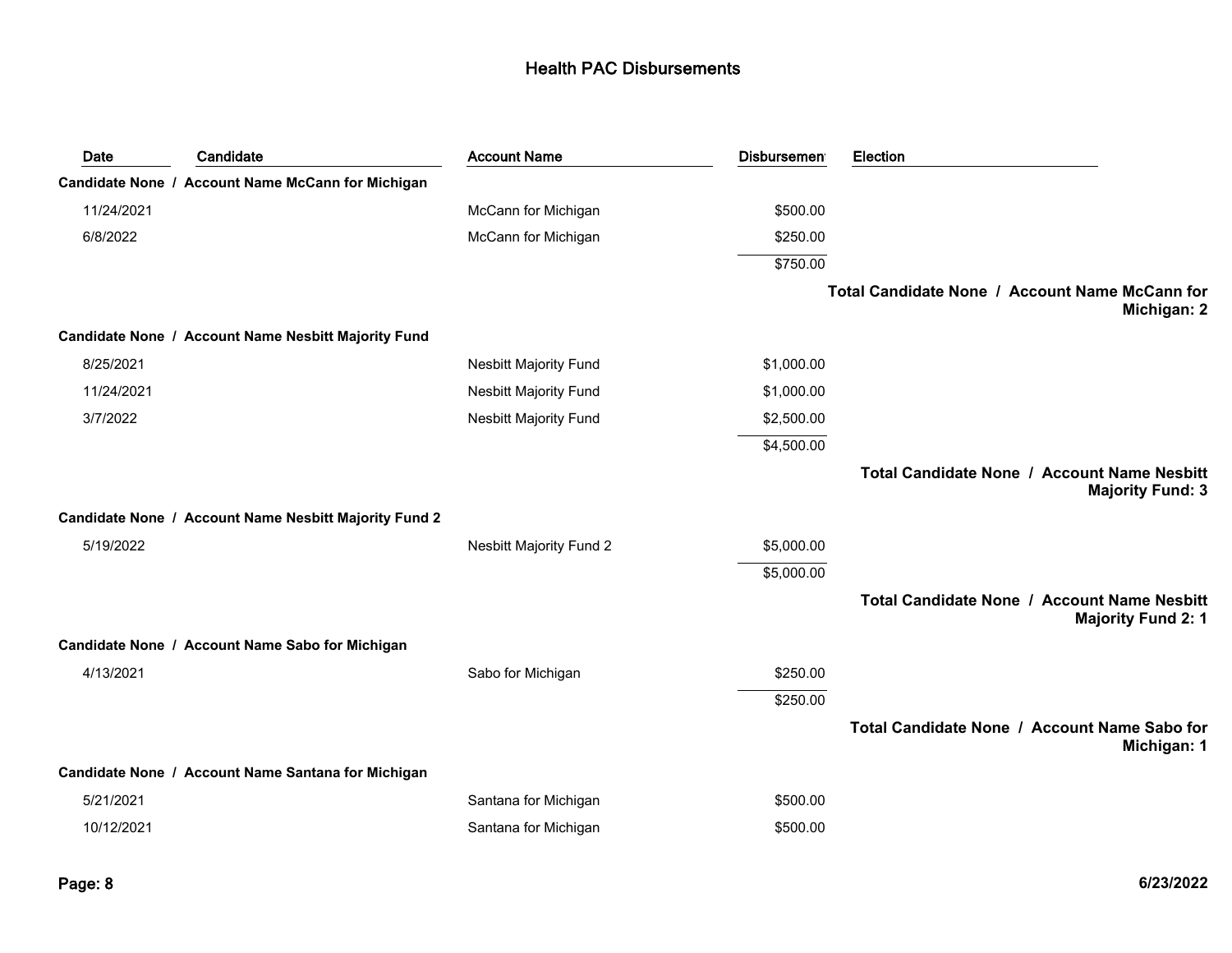| Date       | Candidate                                                  | <b>Account Name</b>          | <b>Disbursemen</b> | Election                                                                      |
|------------|------------------------------------------------------------|------------------------------|--------------------|-------------------------------------------------------------------------------|
| 11/24/2021 |                                                            | Santana for Michigan         | \$500.00           |                                                                               |
| 3/7/2022   |                                                            | Santana for Michigan         | \$1,000.00         |                                                                               |
| 4/7/2022   |                                                            | Santana for Michigan         | \$1,000.00         |                                                                               |
|            |                                                            |                              | \$3,500.00         |                                                                               |
|            |                                                            |                              |                    | Total Candidate None / Account Name Santana for<br>Michigan: 5                |
|            | Candidate None / Account Name Stephanie's Changemaker Fund |                              |                    |                                                                               |
| 6/1/2021   |                                                            | Stephanie's Changemaker Fund | \$2,500.00         |                                                                               |
| 10/27/2021 |                                                            | Stephanie's Changemaker Fund | \$1,000.00         |                                                                               |
| 11/24/2021 |                                                            | Stephanie's Changemaker Fund | \$500.00           |                                                                               |
| 4/28/2022  |                                                            | Stephanie's Changemaker Fund | \$500.00           |                                                                               |
|            |                                                            |                              | \$4,500.00         |                                                                               |
|            |                                                            |                              |                    | Total Candidate None / Account Name Stephanie's<br><b>Changemaker Fund: 4</b> |
|            | Candidate None / Account Name VanderWall Majority Fund     |                              |                    |                                                                               |
| 3/17/2021  |                                                            | VanderWall Majority Fund     | \$1,000.00         |                                                                               |
| 7/8/2021   |                                                            | VanderWall Majority Fund     | \$1,000.00         |                                                                               |
| 10/1/2021  |                                                            | VanderWall Majority Fund     | \$1,200.00         |                                                                               |
| 10/25/2021 |                                                            | VanderWall Majority Fund     | \$1,000.00         |                                                                               |
| 5/4/2022   |                                                            | VanderWall Majority Fund     | \$1,000.00         |                                                                               |
| 5/11/2022  |                                                            | VanderWall Majority Fund     | \$1,000.00         |                                                                               |
| 5/26/2022  |                                                            | VanderWall Majority Fund     | \$1,000.00         |                                                                               |
|            |                                                            |                              | \$7,200.00         |                                                                               |
|            |                                                            |                              |                    |                                                                               |

**Total Candidate None / Account Name VanderWall Majority Fund: 7**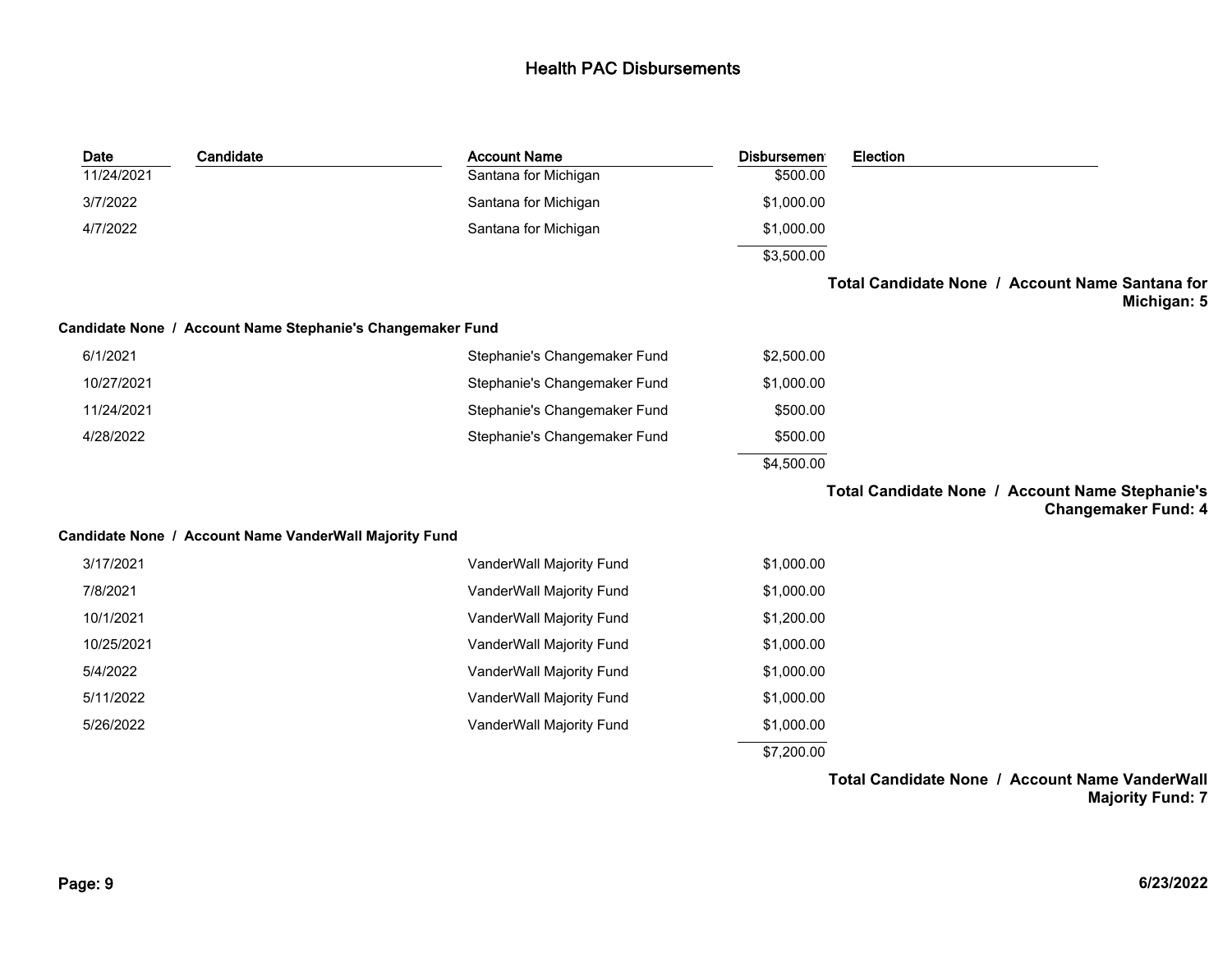| Date       | Candidate                                                   | <b>Account Name</b>           | <b>Disbursement</b> | Election                                                                       |
|------------|-------------------------------------------------------------|-------------------------------|---------------------|--------------------------------------------------------------------------------|
|            | Candidate None / Account Name VanWoerkom Solutions PAC      |                               |                     |                                                                                |
| 4/26/2022  |                                                             | VanWoerkom Solutions PAC      | \$500.00            |                                                                                |
|            |                                                             |                               | \$500.00            |                                                                                |
|            |                                                             |                               |                     | Total Candidate None / Account Name<br><b>VanWoerkom Solutions PAC: 1</b>      |
|            | Candidate None / Account Name Victory Values Fund           |                               |                     |                                                                                |
| 3/10/2022  |                                                             | <b>Victory Values Fund</b>    | \$2,000.00          |                                                                                |
|            |                                                             |                               | \$2,000.00          |                                                                                |
|            |                                                             |                               |                     | Total Candidate None / Account Name Victory<br><b>Values Fund: 1</b>           |
|            | Candidate None / Account Name Wayne Schmidt Leadership Fund |                               |                     |                                                                                |
| 3/17/2021  |                                                             | Wayne Schmidt Leadership Fund | \$500.00            |                                                                                |
| 6/11/2021  |                                                             | Wayne Schmidt Leadership Fund | \$500.00            |                                                                                |
| 10/1/2021  |                                                             | Wayne Schmidt Leadership Fund | \$500.00            |                                                                                |
| 3/7/2022   |                                                             | Wayne Schmidt Leadership Fund | \$2,500.00          |                                                                                |
| 5/4/2022   |                                                             | Wayne Schmidt Leadership Fund | \$1,000.00          |                                                                                |
|            |                                                             |                               | \$5,000.00          |                                                                                |
|            |                                                             |                               |                     | Total Candidate None / Account Name Wayne<br><b>Schmidt Leadership Fund: 5</b> |
|            | Candidate None / Account Name Weiss for Michigan            |                               |                     |                                                                                |
| 5/23/2022  |                                                             | Weiss for Michigan            | \$500.00            |                                                                                |
|            |                                                             |                               | \$500.00            |                                                                                |
|            |                                                             |                               |                     | Total Candidate None / Account Name Weiss for<br>Michigan: 1                   |
|            | Candidate None / Account Name Wentworth Majority Fund II    |                               |                     |                                                                                |
| 10/18/2021 |                                                             | Wentworth Majority Fund II    | \$5,000.00          |                                                                                |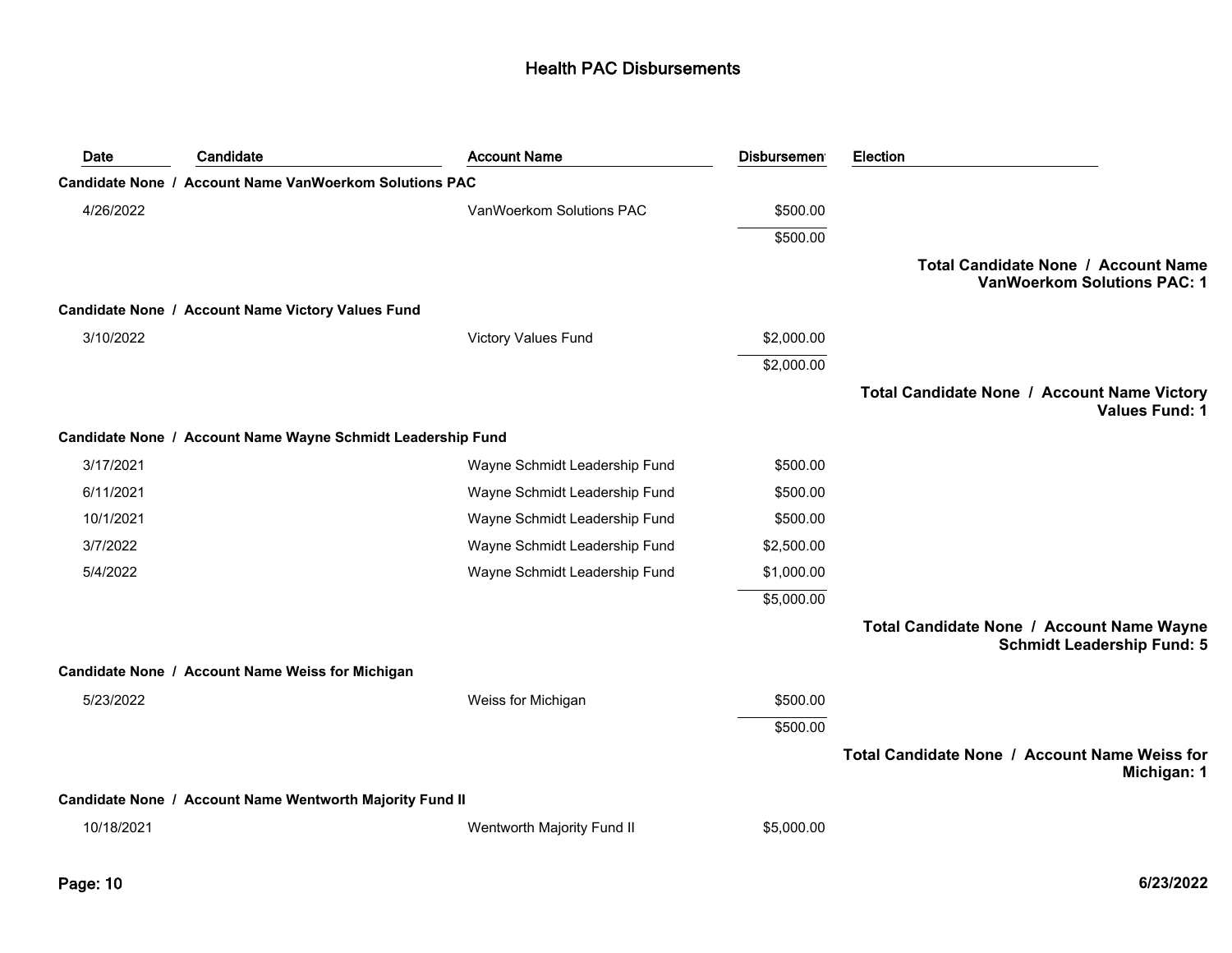| <b>Account Name</b>                                       | <b>Disbursemen</b> | <b>Election</b>                                                              |
|-----------------------------------------------------------|--------------------|------------------------------------------------------------------------------|
| Wentworth Majority Fund II                                | \$2,500.00         |                                                                              |
|                                                           | \$7,500.00         |                                                                              |
|                                                           |                    | Total Candidate None / Account Name Wentworth<br><b>Majority Fund II: 2</b>  |
| Candidate None / Account Name Wentworth Majority Fund PAC |                    |                                                                              |
| Wentworth Majority Fund PAC                               | \$2,500.00         |                                                                              |
| Wentworth Majority Fund PAC                               | \$5,000.00         |                                                                              |
| Wentworth Majority Fund PAC                               | \$2,500.00         |                                                                              |
| Wentworth Majority Fund PAC                               | \$2,500.00         |                                                                              |
| Wentworth Majority Fund PAC                               | \$1,000.00         |                                                                              |
|                                                           | \$13,500.00        |                                                                              |
|                                                           |                    | Total Candidate None / Account Name Wentworth<br><b>Majority Fund PAC: 5</b> |
| Candidate None / Account Name Whiteford Leadership PAC    |                    |                                                                              |
| Whiteford Leadership PAC                                  | \$1,000.00         |                                                                              |
| Whiteford Leadership PAC                                  | \$1,000.00         |                                                                              |
| Whiteford Leadership PAC                                  | \$1,000.00         |                                                                              |
| Whiteford Leadership PAC                                  | \$1,000.00         |                                                                              |
| Whiteford Leadership PAC                                  | \$1,000.00         |                                                                              |
|                                                           | \$5,000.00         |                                                                              |
|                                                           |                    | Total Candidate None / Account Name Whiteford<br><b>Leadership PAC: 5</b>    |
| Candidate, / Account Name Ananich Future Fund             |                    |                                                                              |
| <b>Ananich Future Fund</b>                                | \$2,500.00         |                                                                              |
| <b>Ananich Future Fund</b>                                | \$1,000.00         |                                                                              |
|                                                           |                    |                                                                              |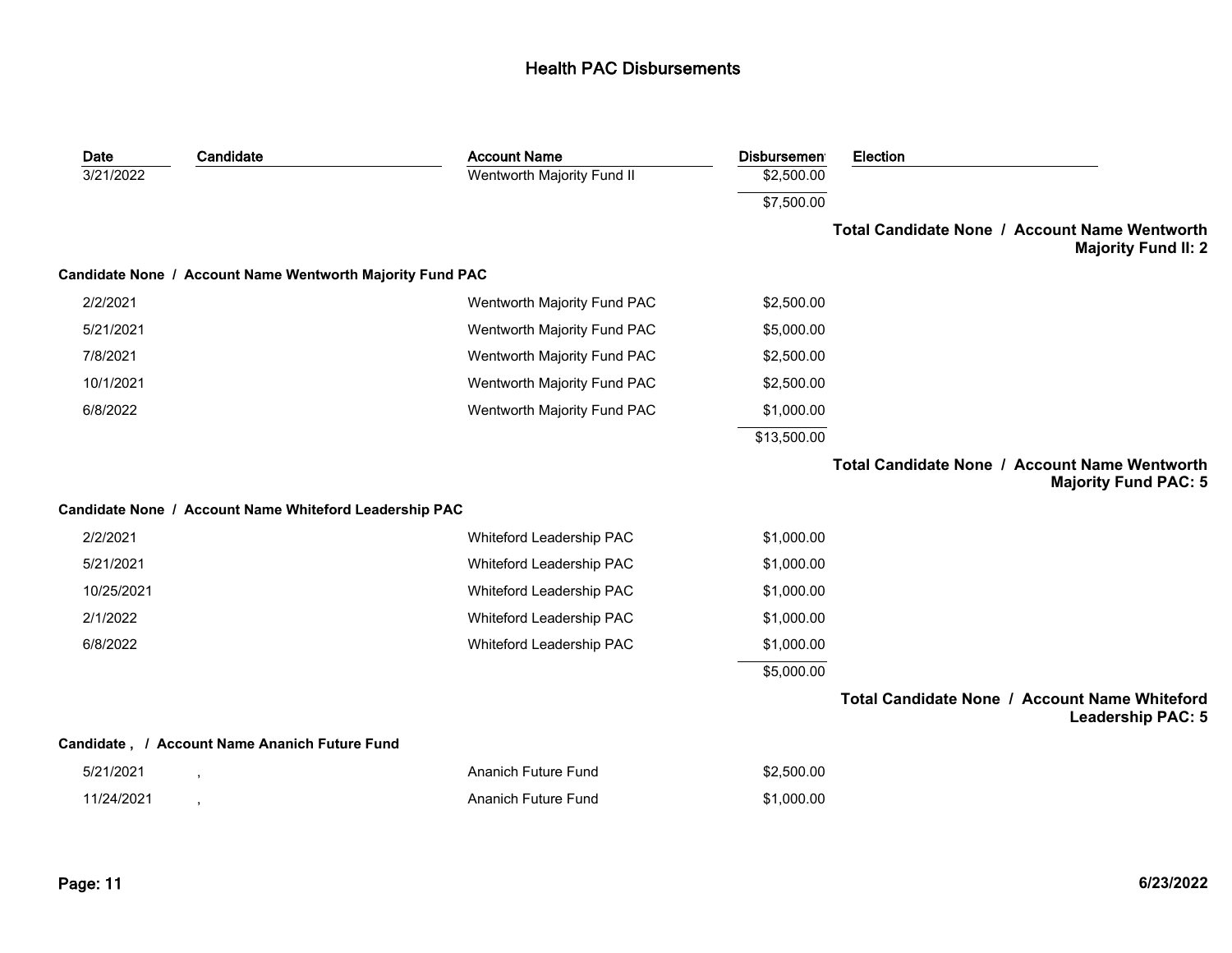| Date       | Candidate                                                      | <b>Account Name</b>                     | <b>Disbursemen</b> | Election |                                                                             |
|------------|----------------------------------------------------------------|-----------------------------------------|--------------------|----------|-----------------------------------------------------------------------------|
|            |                                                                |                                         | \$3,500.00         |          |                                                                             |
|            |                                                                |                                         |                    |          | Total Candidate, / Account Name Ananich Future<br>Fund: 2                   |
|            | Candidate, / Account Name Michigan House Democratic Fund       |                                         |                    |          |                                                                             |
| 4/13/2021  |                                                                | Michigan House Democratic Fund          | \$5,000.00         |          |                                                                             |
| 6/15/2021  |                                                                | Michigan House Democratic Fund          | \$2,500.00         |          |                                                                             |
| 10/1/2021  |                                                                | Michigan House Democratic Fund          | \$2,500.00         |          |                                                                             |
| 11/24/2021 |                                                                | Michigan House Democratic Fund          | \$5,000.00         |          |                                                                             |
| 3/7/2022   |                                                                | Michigan House Democratic Fund          | \$2,500.00         |          |                                                                             |
| 5/24/2022  |                                                                | Michigan House Democratic Fund          | \$5,000.00         |          |                                                                             |
| 5/24/2022  | $\overline{\phantom{a}}$                                       | Michigan House Democratic Fund          | \$2,500.00         |          |                                                                             |
|            |                                                                |                                         | \$25,000.00        |          |                                                                             |
|            |                                                                |                                         |                    |          | Total Candidate, / Account Name Michigan House<br><b>Democratic Fund: 7</b> |
|            | Candidate, / Account Name Senate Democratic Fund               |                                         |                    |          |                                                                             |
| 3/17/2021  |                                                                | Senate Democratic Fund                  | \$1,000.00         |          |                                                                             |
| 7/8/2021   |                                                                | Senate Democratic Fund                  | \$2,500.00         |          |                                                                             |
| 10/1/2021  |                                                                | Senate Democratic Fund                  | \$1,000.00         |          |                                                                             |
| 11/24/2021 |                                                                | Senate Democratic Fund                  | \$5,000.00         |          |                                                                             |
| 6/8/2022   |                                                                | Senate Democratic Fund                  | \$2,500.00         |          |                                                                             |
|            |                                                                |                                         | \$12,000.00        |          |                                                                             |
|            |                                                                |                                         |                    |          | Total Candidate, / Account Name Senate<br><b>Democratic Fund: 5</b>         |
|            | Candidate, / Account Name Senate Republican Campaign Committee |                                         |                    |          |                                                                             |
| 7/8/2021   |                                                                | Senate Republican Campaign<br>Committee | \$5,000.00         |          |                                                                             |
| 2/10/2022  |                                                                | Senate Republican Campaign<br>Committee | \$5,000.00         |          |                                                                             |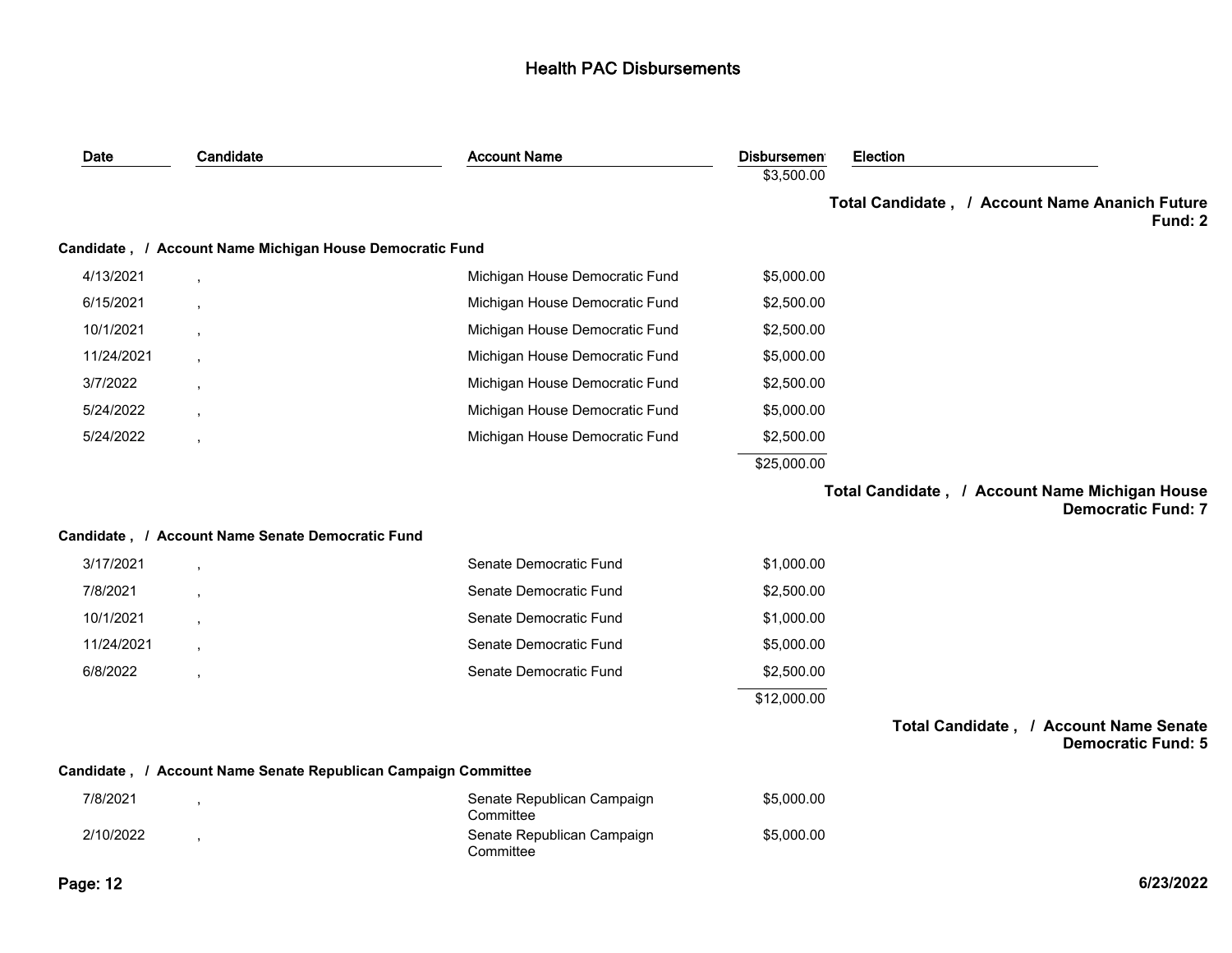| Date      | Candidate                                                   | <b>Account Name</b>                                                            | <b>Disbursemen</b> | Election                                                                                      |
|-----------|-------------------------------------------------------------|--------------------------------------------------------------------------------|--------------------|-----------------------------------------------------------------------------------------------|
| 4/18/2022 |                                                             | Senate Republican Campaign<br>Committee                                        | \$10,000.00        |                                                                                               |
|           |                                                             |                                                                                | \$20,000.00        |                                                                                               |
|           |                                                             |                                                                                |                    | Total Candidate, / Account Name Senate<br><b>Republican Campaign Committee: 3</b>             |
|           | Candidate, / Account Name Stamas Leadership PAC             |                                                                                |                    |                                                                                               |
| 4/16/2021 |                                                             | Stamas Leadership PAC                                                          | \$5,000.00         |                                                                                               |
| 6/11/2021 |                                                             | Stamas Leadership PAC                                                          | \$1,400.00         |                                                                                               |
| 5/4/2022  |                                                             | Stamas Leadership PAC                                                          | \$2,500.00         |                                                                                               |
|           |                                                             |                                                                                | \$8,900.00         |                                                                                               |
|           |                                                             |                                                                                |                    | Total Candidate, / Account Name Stamas<br><b>Leadership PAC: 3</b>                            |
|           |                                                             | Candidate Albert, Thomas / Account Name Committee to Elect Thomas A Albert     |                    |                                                                                               |
| 4/28/2021 | Albert, Thomas                                              | Committee to Elect Thomas A Albert                                             | \$2,500.00         | 2022 MI General Election                                                                      |
| 9/17/2021 | Albert, Thomas                                              | Committee to Elect Thomas A Albert                                             | \$1,000.00         | 2022 MI General Election                                                                      |
|           |                                                             |                                                                                | \$3,500.00         |                                                                                               |
|           |                                                             |                                                                                |                    | Total Candidate Albert, Thomas / Account Name<br><b>Committee to Elect Thomas A Albert: 2</b> |
|           |                                                             | Candidate Anthony, Sarah / Account Name Sarah Anthony for State Representative |                    |                                                                                               |
| 4/13/2021 | Anthony, Sarah                                              | Sarah Anthony for State<br>Representative                                      | \$1,000.00         | 2022 MI General Election                                                                      |
| 8/25/2021 | Anthony, Sarah                                              | Sarah Anthony for State<br>Representative                                      | \$2,500.00         | 2022 MI General Election                                                                      |
|           |                                                             |                                                                                | \$3,500.00         |                                                                                               |
|           |                                                             |                                                                                |                    | Total Candidate Anthony, Sarah / Account Name<br>Sarah Anthony for State Representative: 2    |
|           | Candidate Aragona, Joseph / Account Name CTE Joseph Aragona |                                                                                |                    |                                                                                               |
| 6/1/2022  | Aragona, Joseph                                             | CTE Joseph Aragona                                                             | \$500.00           | 2022 MI General Election                                                                      |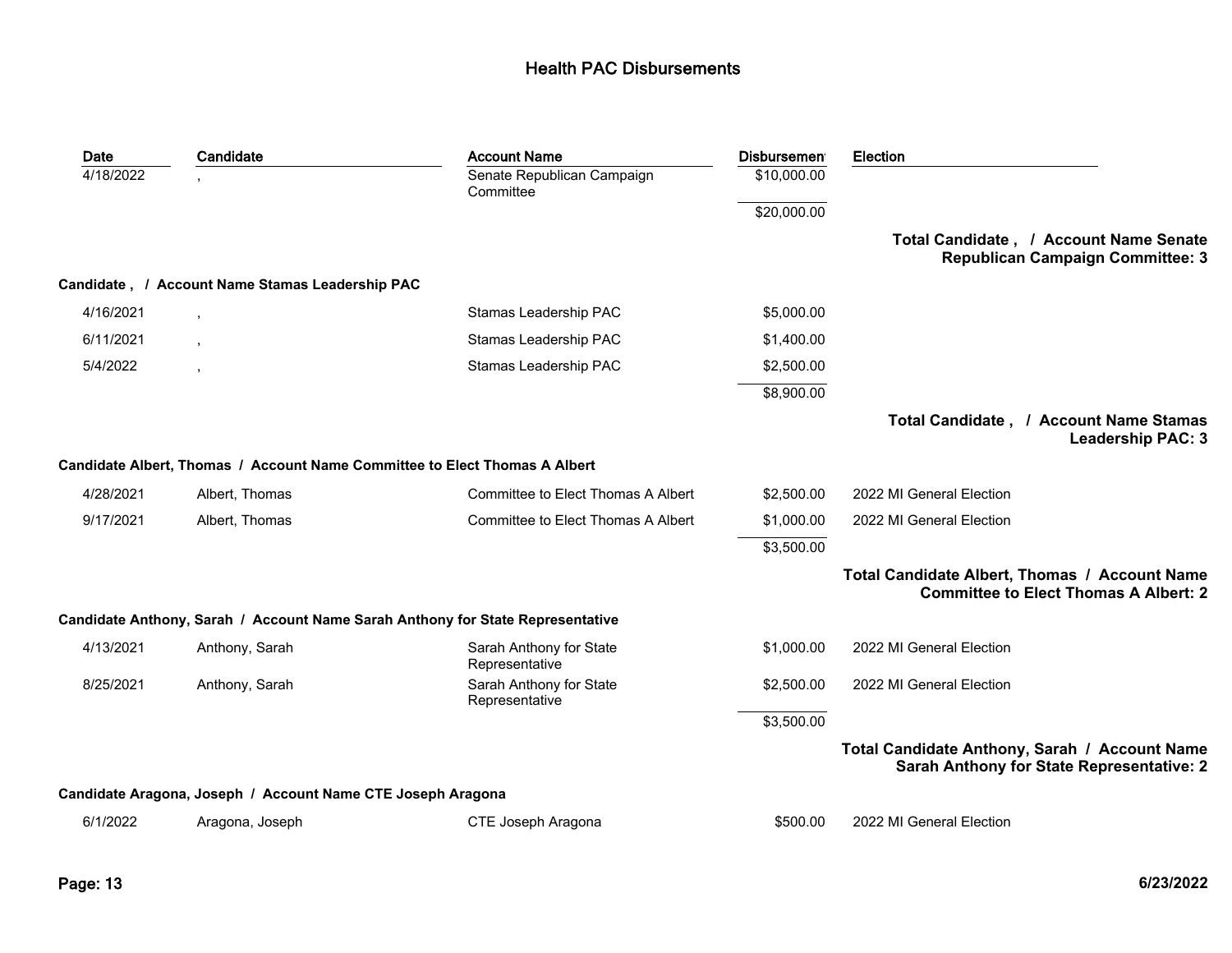| Date      | Candidate                                                                | <b>Account Name</b>                     | <b>Disbursemen</b> | <b>Election</b>                                                                             |
|-----------|--------------------------------------------------------------------------|-----------------------------------------|--------------------|---------------------------------------------------------------------------------------------|
|           |                                                                          |                                         | \$500.00           |                                                                                             |
|           |                                                                          |                                         |                    | Total Candidate Aragona, Joseph / Account Name<br><b>CTE Joseph Aragona: 1</b>              |
|           | Candidate Beeler, Andrew / Account Name Committee to Elect Andrew Beeler |                                         |                    |                                                                                             |
| 12/8/2021 | Beeler, Andrew                                                           | <b>Committee to Elect Andrew Beeler</b> | \$500.00           | 2022 MI General Election                                                                    |
| 4/28/2022 | Beeler, Andrew                                                           | <b>Committee to Elect Andrew Beeler</b> | \$1,000.00         | 2022 MI General Election                                                                    |
|           |                                                                          |                                         | \$1,500.00         |                                                                                             |
|           |                                                                          |                                         |                    | Total Candidate Beeler, Andrew / Account Name<br><b>Committee to Elect Andrew Beeler: 2</b> |
|           | Candidate Bizon, John / Account Name Committee to Elect Dr John Bizon    |                                         |                    |                                                                                             |
| 6/11/2021 | Bizon, John                                                              | Committee to Elect Dr John Bizon        | \$500.00           | 2022 MI General Election                                                                    |
| 8/25/2021 | Bizon, John                                                              | Committee to Elect Dr John Bizon        | \$500.00           | 2022 MI General Election                                                                    |
|           |                                                                          |                                         | \$1,000.00         |                                                                                             |
|           |                                                                          |                                         |                    | Total Candidate Bizon, John / Account Name<br><b>Committee to Elect Dr John Bizon: 2</b>    |
|           | Candidate Bolden, Kyra / Account Name Kyra Harris Bolden for State Rep   |                                         |                    |                                                                                             |
| 4/13/2021 | Bolden, Kyra                                                             | Kyra Harris Bolden for State Rep        | \$500.00           | 2022 MI General Election                                                                    |
| 2/16/2022 | Bolden, Kyra                                                             | Kyra Harris Bolden for State Rep        | \$1,000.00         | 2022 MI General Election                                                                    |
| 3/25/2022 | Bolden, Kyra                                                             | Kyra Harris Bolden for State Rep        | (\$1,000.00)       | 2022 MI General Election                                                                    |
|           |                                                                          |                                         | \$500.00           |                                                                                             |
|           |                                                                          |                                         |                    | Total Candidate Bolden, Kyra / Account Name Kyra<br>Harris Bolden for State Rep: 3          |
|           | Candidate Borton, Ken / Account Name Committee to Elect Ken Borton       |                                         |                    |                                                                                             |
| 5/11/2022 | Borton, Ken                                                              | Committee to Elect Ken Borton           | \$500.00           | 2022 MI General Election                                                                    |
|           |                                                                          |                                         | \$500.00           |                                                                                             |
|           |                                                                          |                                         |                    | Total Candidate Borton, Ken / Account Name<br><b>Committee to Elect Ken Borton: 1</b>       |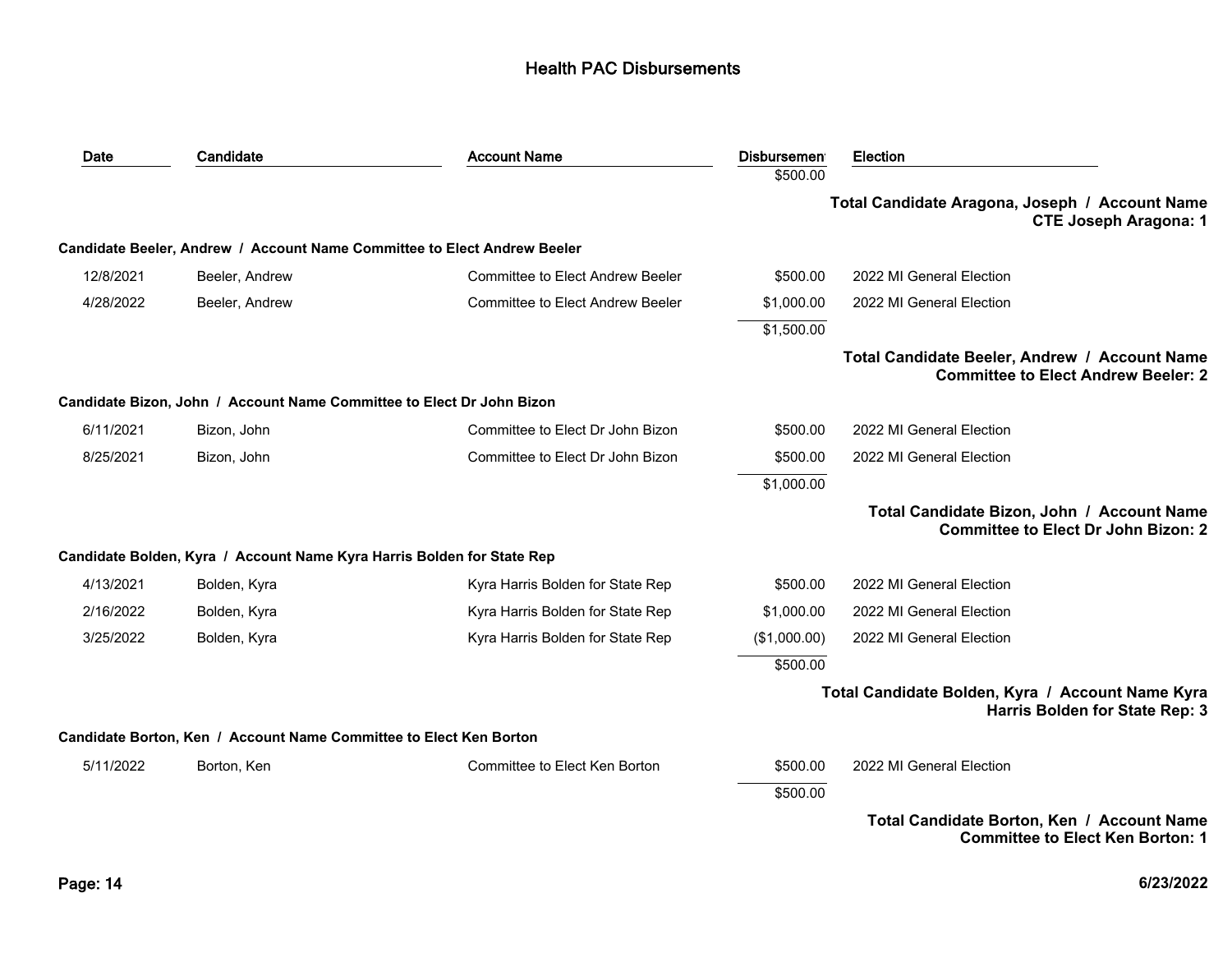| Date       | Candidate                                                                    | <b>Account Name</b>                                                            | <b>Disbursemen</b> | <b>Election</b>                                                                                 |
|------------|------------------------------------------------------------------------------|--------------------------------------------------------------------------------|--------------------|-------------------------------------------------------------------------------------------------|
|            | Candidate Brixie, Julie / Account Name Julie Brixie for State Representative |                                                                                |                    |                                                                                                 |
| 4/28/2022  | Brixie, Julie                                                                | Julie Brixie for State Representative                                          | \$1,000.00         | 2022 MI General Election                                                                        |
|            |                                                                              |                                                                                | \$1,000.00         |                                                                                                 |
|            |                                                                              |                                                                                |                    | Total Candidate Brixie, Julie / Account Name Julie<br><b>Brixie for State Representative: 1</b> |
|            | Candidate Bumstead, Jon / Account Name Friends of Jon Bumstead               |                                                                                |                    |                                                                                                 |
| 10/12/2021 | Bumstead, Jon                                                                | Friends of Jon Bumstead                                                        | \$500.00           | 2022 MI General Election                                                                        |
| 2/1/2022   | Bumstead, Jon                                                                | Friends of Jon Bumstead                                                        | \$500.00           | 2022 MI General Election                                                                        |
| 5/19/2022  | Bumstead, Jon                                                                | Friends of Jon Bumstead                                                        | \$500.00           | 2022 MI General Election                                                                        |
|            |                                                                              |                                                                                | \$1,500.00         |                                                                                                 |
|            |                                                                              |                                                                                |                    | Total Candidate Bumstead, Jon / Account Name<br><b>Friends of Jon Bumstead: 3</b>               |
|            | Candidate Calley, Julie / Account Name Committee to Elect Julie Calley       |                                                                                |                    |                                                                                                 |
| 6/28/2021  | Calley, Julie                                                                | Committee to Elect Julie Calley                                                | \$150.00           | 2022 MI General Election                                                                        |
|            |                                                                              |                                                                                | \$150.00           |                                                                                                 |
|            |                                                                              |                                                                                |                    | Total Candidate Calley, Julie / Account Name<br><b>Committee to Elect Julie Calley: 1</b>       |
|            | Candidate Carter, Tyrone / Account Name Committee to Elect Tyrone Carter     |                                                                                |                    |                                                                                                 |
| 5/24/2022  | Carter, Tyrone                                                               | Committee to Elect Tyrone Carter                                               | \$250.00           | 2022 MI General Election                                                                        |
|            |                                                                              |                                                                                | \$250.00           |                                                                                                 |
|            |                                                                              |                                                                                |                    | Total Candidate Carter, Tyrone / Account Name<br><b>Committee to Elect Tyrone Carter: 1</b>     |
|            |                                                                              | Candidate Cavanagh, Mary / Account Name Mary Cavanagh for State Representative |                    |                                                                                                 |
| 3/17/2021  | Cavanagh, Mary                                                               | Mary Cavanagh for State<br>Representative                                      | \$500.00           | 2022 MI General Election                                                                        |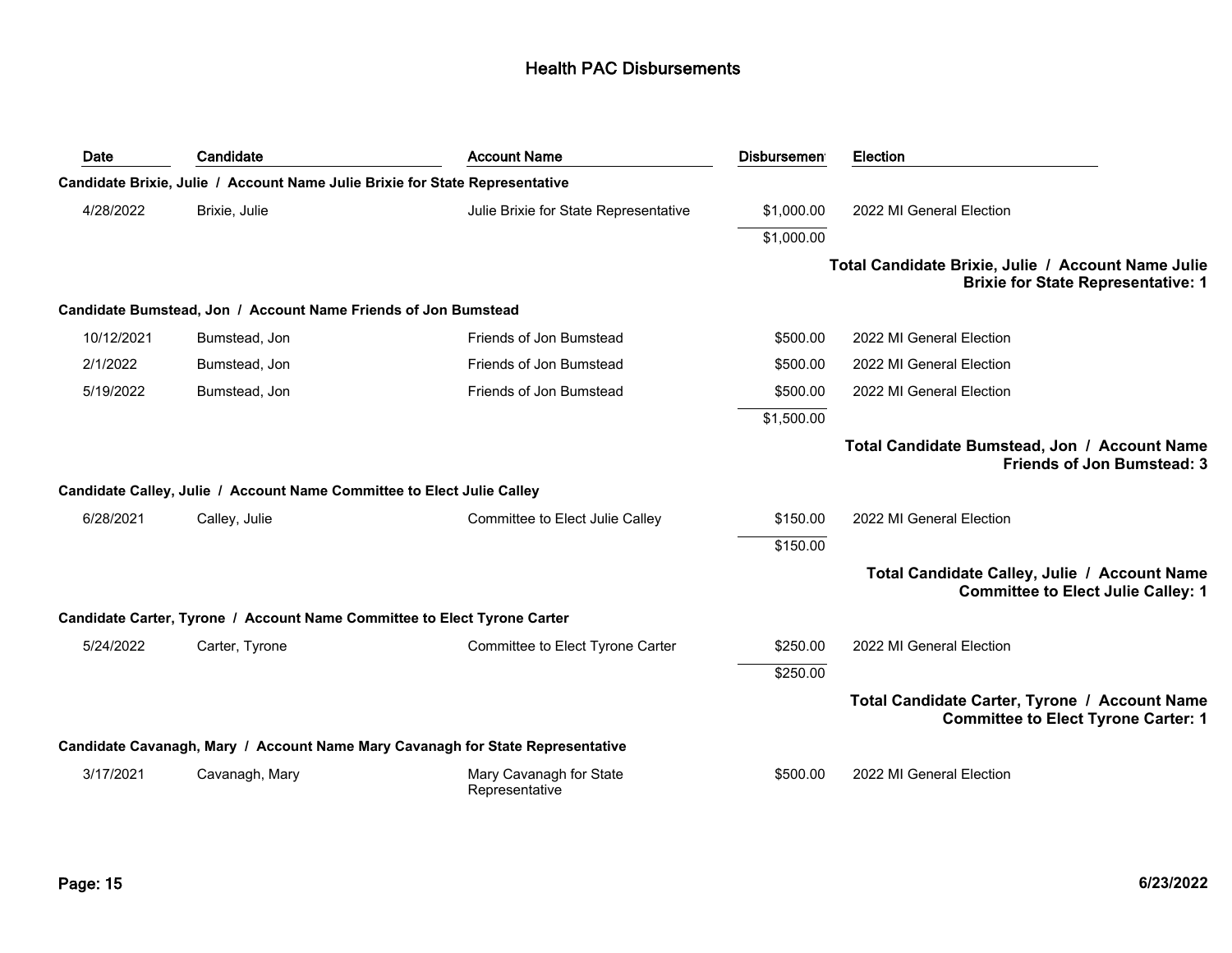| Date       | Candidate                                                            | <b>Account Name</b>             | <b>Disbursemen</b><br>\$500.00 | <b>Election</b>                                                                            |
|------------|----------------------------------------------------------------------|---------------------------------|--------------------------------|--------------------------------------------------------------------------------------------|
|            |                                                                      |                                 |                                | Total Candidate Cavanagh, Mary / Account Name<br>Mary Cavanagh for State Representative: 1 |
|            | Candidate Chang, Stephanie / Account Name Stephanie Chang for Senate |                                 |                                |                                                                                            |
| 2/10/2021  | Chang, Stephanie                                                     | Stephanie Chang for Senate      | \$1,000.00                     | 2022 MI General Election                                                                   |
| 2/24/2022  | Chang, Stephanie                                                     | Stephanie Chang for Senate      | \$1,000.00                     | 2022 MI General Election                                                                   |
| 4/7/2022   | Chang, Stephanie                                                     | Stephanie Chang for Senate      | \$1,000.00                     | 2022 MI General Election                                                                   |
|            |                                                                      |                                 | \$3,000.00                     |                                                                                            |
|            |                                                                      |                                 |                                | Total Candidate Chang, Stephanie / Account Name<br><b>Stephanie Chang for Senate: 3</b>    |
|            | Candidate Cherry, John / Account Name Supporters of John Cherry      |                                 |                                |                                                                                            |
| 3/22/2022  | Cherry, John                                                         | Supporters of John Cherry       | \$500.00                       | 2022 MI General Election                                                                   |
| 6/8/2022   | Cherry, John                                                         | Supporters of John Cherry       | \$500.00                       | 2022 MI General Election                                                                   |
|            |                                                                      |                                 | \$1,000.00                     |                                                                                            |
|            |                                                                      |                                 |                                | Total Candidate Cherry, John / Account Name<br><b>Supporters of John Cherry: 2</b>         |
|            | Candidate Clemente, Cara / Account Name Friends of Cara Clemente     |                                 |                                |                                                                                            |
| 3/8/2021   | Clemente, Cara                                                       | <b>Friends of Cara Clemente</b> | \$500.00                       | 2022 MI General Election                                                                   |
| 8/25/2021  | Clemente, Cara                                                       | <b>Friends of Cara Clemente</b> | \$500.00                       | 2022 MI General Election                                                                   |
|            |                                                                      |                                 | \$1,000.00                     |                                                                                            |
|            |                                                                      |                                 |                                | Total Candidate Clemente, Cara / Account Name<br><b>Friends of Cara Clemente: 2</b>        |
|            | Candidate Clements, TC / Account Name Committee to Elect TC Clements |                                 |                                |                                                                                            |
| 3/17/2021  | Clements, TC                                                         | Committee to Elect TC Clements  | \$250.00                       | 2022 MI General Election                                                                   |
| 10/12/2021 | Clements, TC                                                         | Committee to Elect TC Clements  | \$250.00                       | 2022 MI General Election                                                                   |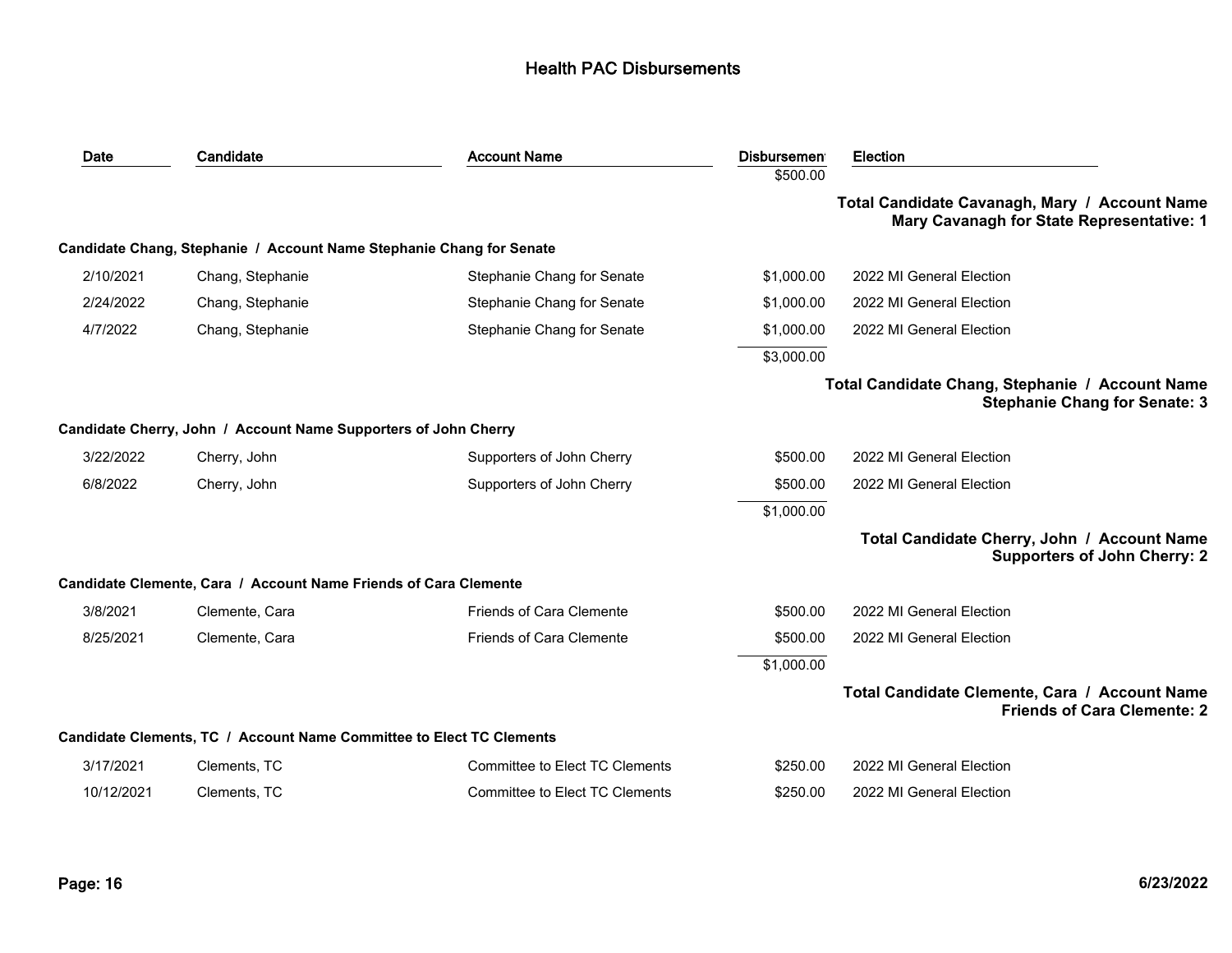| Date      | Candidate                                                            | <b>Account Name</b>                                                            | <b>Disbursemen</b> | <b>Election</b>                                                                                   |
|-----------|----------------------------------------------------------------------|--------------------------------------------------------------------------------|--------------------|---------------------------------------------------------------------------------------------------|
|           |                                                                      |                                                                                | \$500.00           |                                                                                                   |
|           |                                                                      |                                                                                |                    | Total Candidate Clements, TC / Account Name<br><b>Committee to Elect TC Clements: 2</b>           |
|           | Candidate Coleman, Kevin / Account Name Kevin Coleman for Michigan   |                                                                                |                    |                                                                                                   |
| 2/16/2022 | Coleman, Kevin                                                       | Kevin Coleman for Michigan                                                     | \$250.00           | 2022 MI General Election                                                                          |
|           |                                                                      |                                                                                | \$250.00           |                                                                                                   |
|           |                                                                      |                                                                                |                    | Total Candidate Coleman, Kevin / Account Name<br>Kevin Coleman for Michigan: 1                    |
|           | Candidate Damoose, John / Account Name John Damoose for State Senate |                                                                                |                    |                                                                                                   |
| 5/19/2022 | Damoose, John                                                        | John Damoose for State Senate                                                  | \$500.00           | 2022 MI General Election                                                                          |
|           |                                                                      |                                                                                | \$500.00           |                                                                                                   |
|           |                                                                      |                                                                                |                    | Total Candidate Damoose, John / Account Name<br>John Damoose for State Senate: 1                  |
|           |                                                                      | Candidate Filler, Graham / Account Name Graham Filler for State Representative |                    |                                                                                                   |
| 3/8/2021  | Filler, Graham                                                       | Graham Filler for State Representative                                         | \$500.00           | 2022 MI General Election                                                                          |
| 6/22/2021 | Filler, Graham                                                       | Graham Filler for State Representative                                         | \$1,000.00         | 2022 MI General Election                                                                          |
| 10/1/2021 | Filler, Graham                                                       | Graham Filler for State Representative                                         | \$500.00           | 2022 MI General Election                                                                          |
| 2/1/2022  | Filler, Graham                                                       | Graham Filler for State Representative                                         | \$1,000.00         | 2022 MI General Election                                                                          |
| 3/7/2022  | Filler, Graham                                                       | Graham Filler for State Representative                                         | \$1,000.00         | 2022 MI General Election                                                                          |
|           |                                                                      |                                                                                | \$4,000.00         |                                                                                                   |
|           |                                                                      |                                                                                |                    | Total Candidate Filler, Graham / Account Name<br><b>Graham Filler for State Representative: 5</b> |
|           |                                                                      | Candidate Frederick, Ben / Account Name Ben Frederick for State Representative |                    |                                                                                                   |
| 4/7/2022  | Frederick, Ben                                                       | Ben Frederick for State Representative                                         | \$2,500.00         | 2022 MI General Election                                                                          |
|           |                                                                      |                                                                                | \$2,500.00         |                                                                                                   |
|           |                                                                      |                                                                                |                    | Total Candidate Frederick, Ben / Account Name<br><b>Ben Frederick for State Representative: 1</b> |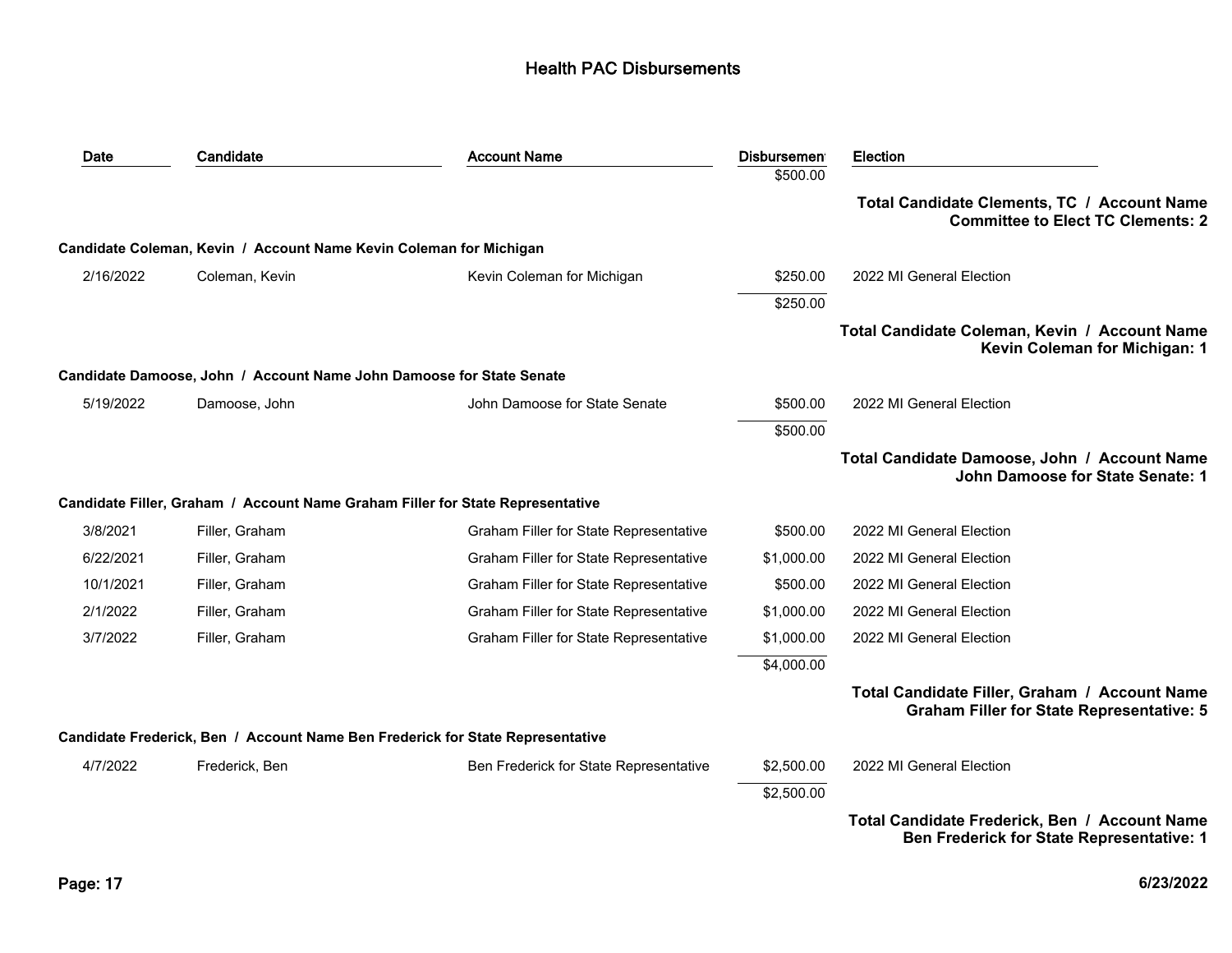| Date       | Candidate                                                            | <b>Account Name</b>                                                                | <b>Disbursemen</b> | Election                                                                                              |
|------------|----------------------------------------------------------------------|------------------------------------------------------------------------------------|--------------------|-------------------------------------------------------------------------------------------------------|
|            |                                                                      | Candidate Gilbert, Steven / Account Name Steven Gilbert for State Representative   |                    |                                                                                                       |
| 2/1/2022   | Gilbert, Steven                                                      | <b>Steven Gilbert for State</b><br>Representative                                  | \$1,000.00         | 2022 MI General Election                                                                              |
|            |                                                                      |                                                                                    | \$1,000.00         |                                                                                                       |
|            |                                                                      |                                                                                    |                    | Total Candidate Gilbert, Steven / Account Name<br>Steven Gilbert for State Representative: 1          |
|            |                                                                      | Candidate Glanville, Carol / Account Name Carol Glanville for State Representative |                    |                                                                                                       |
| 6/8/2022   | Glanville, Carol                                                     | Carol Glanville for State<br>Representative                                        | \$500.00           | 2022 MI General Election                                                                              |
|            |                                                                      |                                                                                    | \$500.00           |                                                                                                       |
|            |                                                                      |                                                                                    |                    | Total Candidate Glanville, Carol / Account Name<br><b>Carol Glanville for State Representative: 1</b> |
|            | Candidate Golding, Tim / Account Name Tim Golding for State Senate   |                                                                                    |                    |                                                                                                       |
| 5/11/2022  | Golding, Tim                                                         | Tim Golding for State Senate                                                       | \$500.00           | 2022 MI General Election                                                                              |
|            |                                                                      |                                                                                    | \$500.00           |                                                                                                       |
|            |                                                                      |                                                                                    |                    | Total Candidate Golding, Tim / Account Name Tim<br><b>Golding for State Senate: 1</b>                 |
|            | Candidate Green, Phil / Account Name Friends of Phil Green           |                                                                                    |                    |                                                                                                       |
| 3/17/2021  | Green, Phil                                                          | Friends of Phil Green                                                              | \$500.00           | 2022 MI General Election                                                                              |
| 10/25/2021 | Green, Phil                                                          | Friends of Phil Green                                                              | \$500.00           | 2022 MI General Election                                                                              |
| 4/7/2022   | Green, Phil                                                          | Friends of Phil Green                                                              | \$2,500.00         | 2022 MI General Election                                                                              |
|            |                                                                      |                                                                                    | \$3,500.00         |                                                                                                       |
|            |                                                                      |                                                                                    |                    | Total Candidate Green, Phil / Account Name<br><b>Friends of Phil Green: 3</b>                         |
|            | Candidate Haadsma, Jim / Account Name Committee to Elect Jim Haadsma |                                                                                    |                    |                                                                                                       |
| 6/8/2022   | Haadsma, Jim                                                         | Committee to Elect Jim Haadsma                                                     | \$1,000.00         | 2022 MI General Election                                                                              |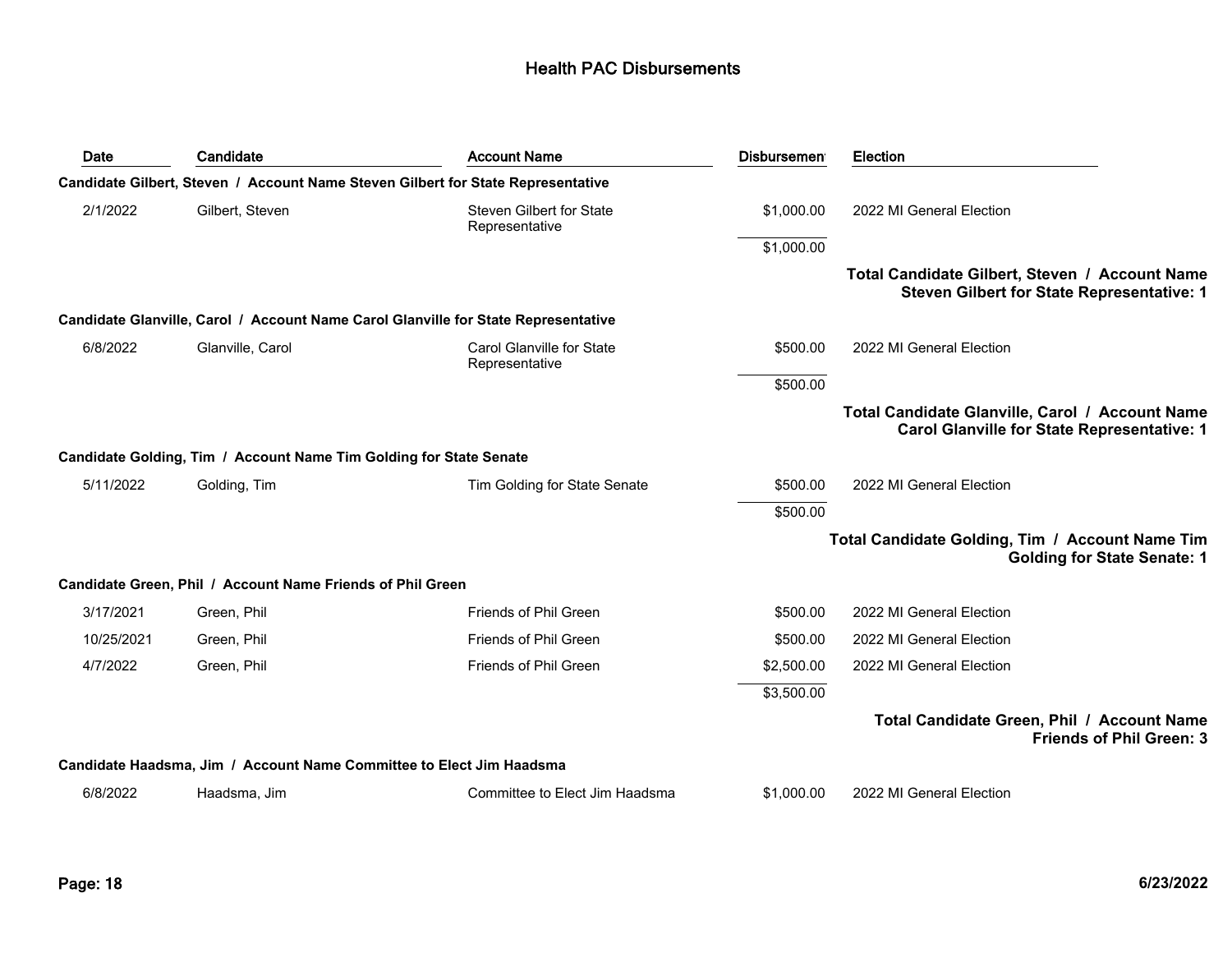| Date       | Candidate                                                              | <b>Account Name</b>                                                            | <b>Disbursemen</b> | Election                                                                                          |
|------------|------------------------------------------------------------------------|--------------------------------------------------------------------------------|--------------------|---------------------------------------------------------------------------------------------------|
|            |                                                                        |                                                                                | \$1,000.00         |                                                                                                   |
|            |                                                                        |                                                                                |                    | Total Candidate Haadsma, Jim / Account Name<br><b>Committee to Elect Jim Haadsma: 1</b>           |
|            | Candidate Hall, Matt / Account Name Matt Hall for State Representative |                                                                                |                    |                                                                                                   |
| 3/17/2021  | Hall, Matt                                                             | Matt Hall for State Representative                                             | \$250.00           | 2022 MI General Election                                                                          |
| 2/1/2022   | Hall, Matt                                                             | Matt Hall for State Representative                                             | \$1,000.00         | 2022 MI General Election                                                                          |
| 6/8/2022   | Hall, Matt                                                             | Matt Hall for State Representative                                             | \$1,000.00         | 2022 MI General Election                                                                          |
|            |                                                                        |                                                                                | \$2,250.00         |                                                                                                   |
|            |                                                                        |                                                                                |                    | Total Candidate Hall, Matt / Account Name Matt Hall<br>for State Representative: 3                |
|            |                                                                        | Candidate Hauck, Roger / Account Name Committee to Elect Roger Hauck for House |                    |                                                                                                   |
| 3/7/2022   | Hauck, Roger                                                           | Committee to Elect Roger Hauck for<br>House                                    | \$1,000.00         | 2022 MI General Election                                                                          |
|            |                                                                        |                                                                                | \$1,000.00         |                                                                                                   |
|            |                                                                        |                                                                                |                    | Total Candidate Hauck, Roger / Account Name<br><b>Committee to Elect Roger Hauck for House: 1</b> |
|            | Candidate Hertel, Curtis / Account Name Curtis Hertel Jr for Senate    |                                                                                |                    |                                                                                                   |
| 5/13/2021  | Hertel, Curtis                                                         | Curtis Hertel Jr for Senate                                                    | \$5,000.00         | 2022 MI General Election                                                                          |
| 8/4/2021   | Hertel, Curtis                                                         | Curtis Hertel Jr for Senate                                                    | \$5,000.00         | 2022 MI General Election                                                                          |
| 8/4/2021   | Hertel, Curtis                                                         | Curtis Hertel Jr for Senate                                                    | (\$5,000.00)       | 2022 MI General Election                                                                          |
| 8/25/2021  | Hertel, Curtis                                                         | Curtis Hertel Jr for Senate                                                    | \$1,000.00         | 2022 MI General Election                                                                          |
|            |                                                                        |                                                                                | \$6,000.00         |                                                                                                   |
|            |                                                                        |                                                                                |                    | Total Candidate Hertel, Curtis / Account Name<br><b>Curtis Hertel Jr for Senate: 4</b>            |
|            | Candidate Hertel, Kevin / Account Name Committee to Elect Kevin Hertel |                                                                                |                    |                                                                                                   |
| 10/25/2021 | Hertel, Kevin                                                          | Committee to Elect Kevin Hertel                                                | \$500.00           | 2022 MI General Election                                                                          |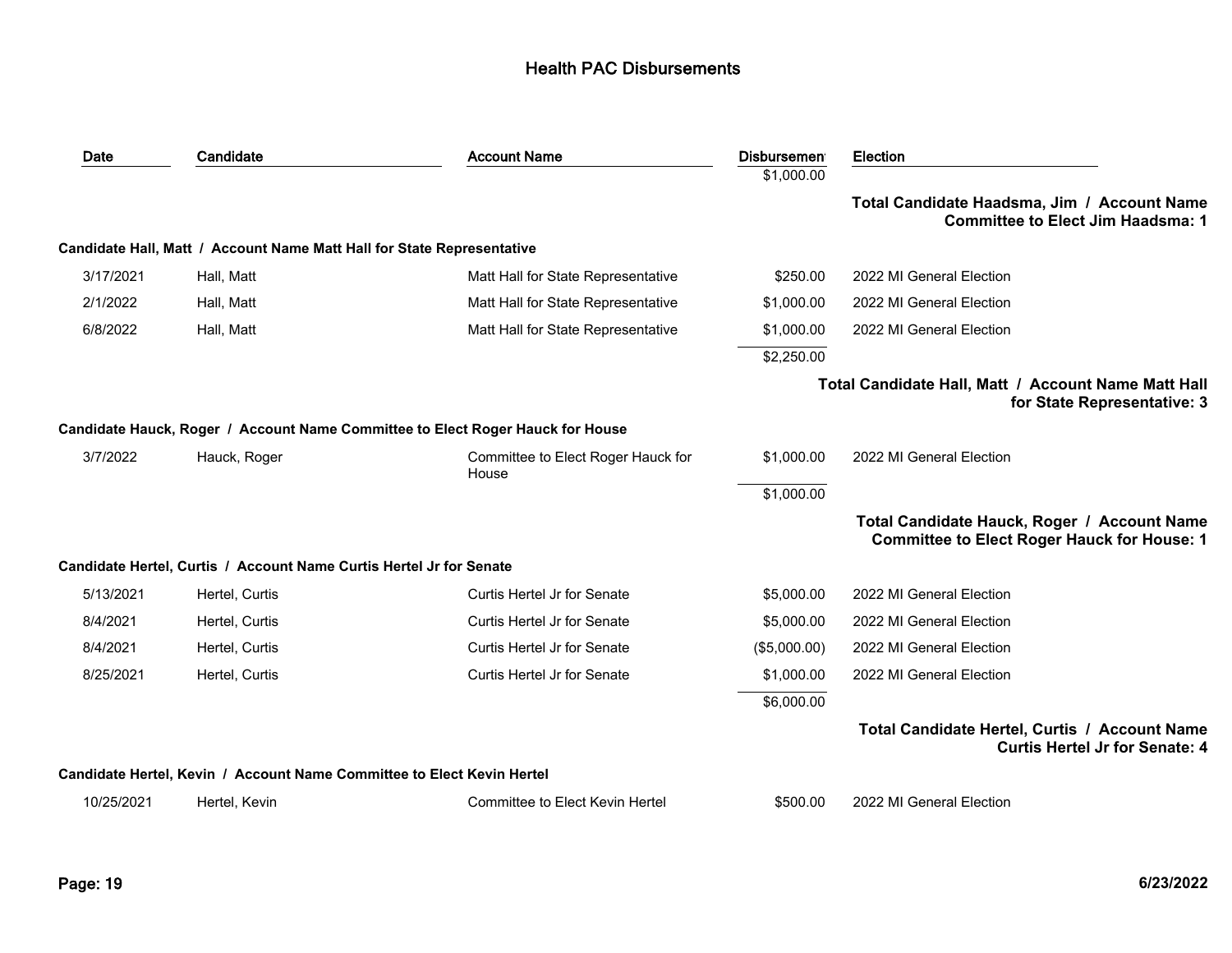| Date       | Candidate                                                            | <b>Account Name</b>                   | Disbursemen <sup>®</sup> | <b>Election</b>                                                                           |
|------------|----------------------------------------------------------------------|---------------------------------------|--------------------------|-------------------------------------------------------------------------------------------|
|            |                                                                      |                                       | \$500.00                 |                                                                                           |
|            |                                                                      |                                       |                          | Total Candidate Hertel, Kevin / Account Name<br><b>Committee to Elect Kevin Hertel: 1</b> |
|            | Candidate Hertel, Kevin / Account Name Kevin Hertel for State Senate |                                       |                          |                                                                                           |
| 4/26/2022  | Hertel, Kevin                                                        | Kevin Hertel for State Senate         | \$1,000.00               | 2022 MI General Election                                                                  |
| 4/28/2022  | Hertel, Kevin                                                        | Kevin Hertel for State Senate         | \$500.00                 | 2022 MI General Election                                                                  |
|            |                                                                      |                                       | \$1,500.00               |                                                                                           |
|            |                                                                      |                                       |                          | Total Candidate Hertel, Kevin / Account Name<br><b>Kevin Hertel for State Senate: 2</b>   |
|            | Candidate Hollier, Adam / Account Name Adam J Hollier Committee      |                                       |                          |                                                                                           |
| 4/14/2021  | Hollier, Adam                                                        | Adam J Hollier Committee              | \$1,000.00               | 2022 MI General Election                                                                  |
| 10/12/2021 | Hollier, Adam                                                        | Adam J Hollier Committee              | \$500.00                 | 2022 MI General Election                                                                  |
| 11/24/2021 | Hollier, Adam                                                        | Adam J Hollier Committee              | \$1,000.00               | 2022 MI General Election                                                                  |
|            |                                                                      |                                       | \$2,500.00               |                                                                                           |
|            |                                                                      |                                       |                          | Total Candidate Hollier, Adam / Account Name<br><b>Adam J Hollier Committee: 3</b>        |
|            | Candidate Hood, Rachel / Account Name Committee to Elect Rachel Hood |                                       |                          |                                                                                           |
| 4/28/2022  | Hood, Rachel                                                         | <b>Committee to Elect Rachel Hood</b> | \$500.00                 | 2022 MI General Election                                                                  |
|            |                                                                      |                                       | \$500.00                 |                                                                                           |
|            |                                                                      |                                       |                          | Total Candidate Hood, Rachel / Account Name<br><b>Committee to Elect Rachel Hood: 1</b>   |
|            | Candidate Horn, Ken / Account Name Ken Horn for Senate               |                                       |                          |                                                                                           |
| 3/7/2022   | Horn, Ken                                                            | Ken Horn for Senate                   | \$750.00                 | 2022 MI General Election                                                                  |
|            |                                                                      |                                       | \$750.00                 |                                                                                           |
|            |                                                                      |                                       |                          | Total Candidate Horn, Ken / Account Name Ken<br>Horn for Senate: 1                        |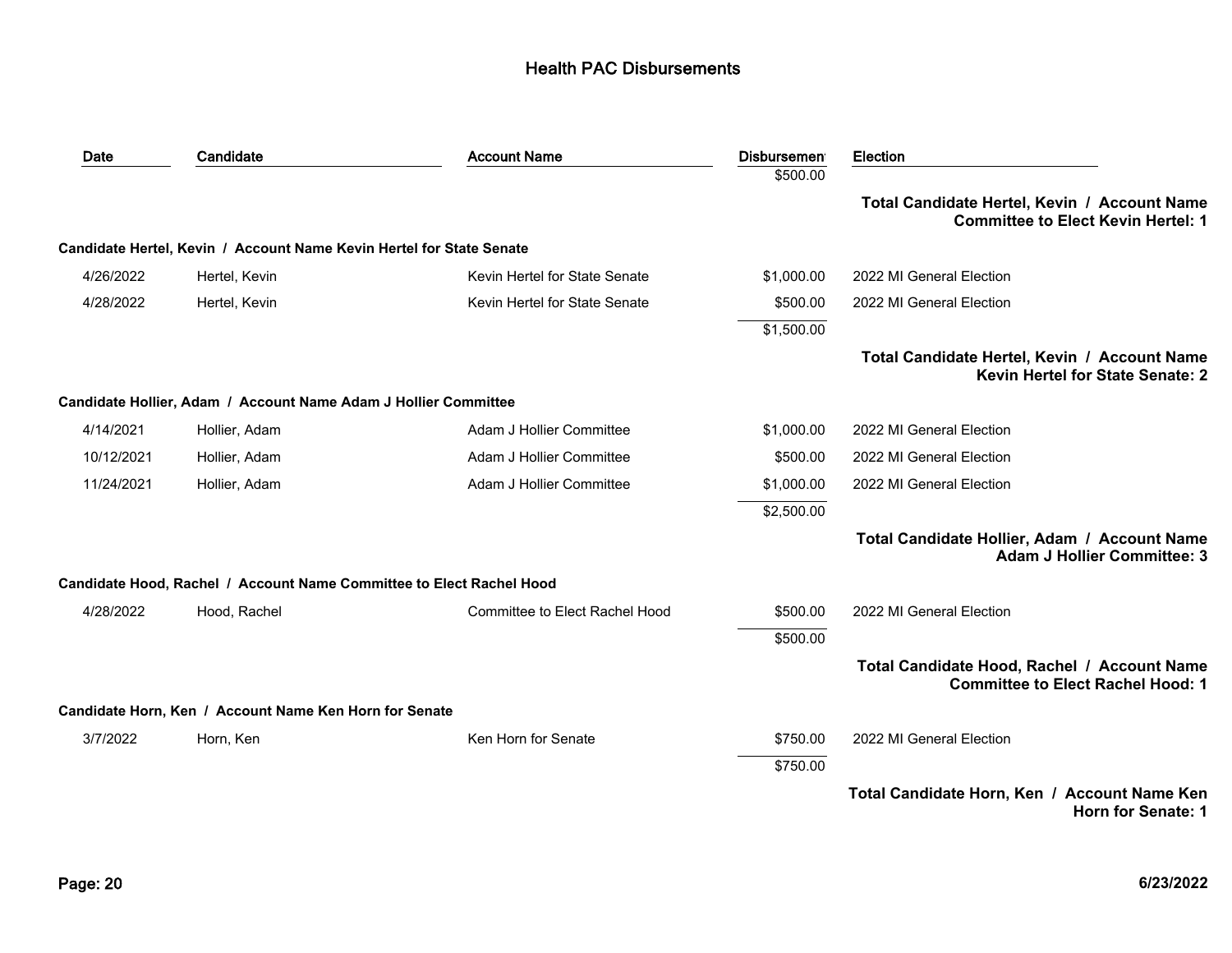| Date       | Candidate                                                                | <b>Account Name</b>                                                          | <b>Disbursemen</b> | <b>Election</b>                                                                                 |
|------------|--------------------------------------------------------------------------|------------------------------------------------------------------------------|--------------------|-------------------------------------------------------------------------------------------------|
|            | Candidate Huizenga, Mark / Account Name Friends of Mark Huizenga         |                                                                              |                    |                                                                                                 |
| 4/7/2022   | Huizenga, Mark                                                           | Friends of Mark Huizenga                                                     | \$500.00           | 2022 MI General Election                                                                        |
|            |                                                                          |                                                                              | \$500.00           |                                                                                                 |
|            |                                                                          |                                                                              |                    | Total Candidate Huizenga, Mark / Account Name<br><b>Friends of Mark Huizenga: 1</b>             |
|            | Candidate Johnson, Ruth / Account Name Friends of Ruth Johnson           |                                                                              |                    |                                                                                                 |
| 2/24/2022  | Johnson, Ruth                                                            | Friends of Ruth Johnson                                                      | \$500.00           | 2022 MI General Election                                                                        |
| 4/28/2022  | Johnson, Ruth                                                            | Friends of Ruth Johnson                                                      | \$500.00           | 2022 MI General Election                                                                        |
|            |                                                                          |                                                                              | \$1,000.00         |                                                                                                 |
|            |                                                                          |                                                                              |                    | Total Candidate Johnson, Ruth / Account Name<br><b>Friends of Ruth Johnson: 2</b>               |
|            |                                                                          | Candidate Kahle, Bronna / Account Name Bronna Kahle for State Representative |                    |                                                                                                 |
| 2/2/2021   | Kahle, Bronna                                                            | Bronna Kahle for State Representative                                        | \$1,000.00         | 2022 MI General Election                                                                        |
| 5/21/2021  | Kahle, Bronna                                                            | Bronna Kahle for State Representative                                        | \$500.00           | 2022 MI General Election                                                                        |
| 10/12/2021 | Kahle, Bronna                                                            | Bronna Kahle for State Representative                                        | \$500.00           | 2022 MI General Election                                                                        |
|            |                                                                          |                                                                              | \$2,000.00         |                                                                                                 |
|            |                                                                          |                                                                              |                    | Total Candidate Kahle, Bronna / Account Name<br><b>Bronna Kahle for State Representative: 3</b> |
|            | Candidate Koleszar, Matt / Account Name Committee to Elect Matt Koleszar |                                                                              |                    |                                                                                                 |
| 3/7/2022   | Koleszar, Matt                                                           | <b>Committee to Elect Matt Koleszar</b>                                      | \$500.00           | 2022 MI General Election                                                                        |
|            |                                                                          |                                                                              | \$500.00           |                                                                                                 |
|            |                                                                          |                                                                              |                    | Total Candidate Koleszar, Matt / Account Name<br><b>Committee to Elect Matt Koleszar: 1</b>     |
|            | Candidate LaSata, Kim / Account Name Kim LaSata for State Senate         |                                                                              |                    |                                                                                                 |
| 3/2/2022   | LaSata, Kim                                                              | Kim LaSata for State Senate                                                  | \$500.00           | 2022 MI General Election                                                                        |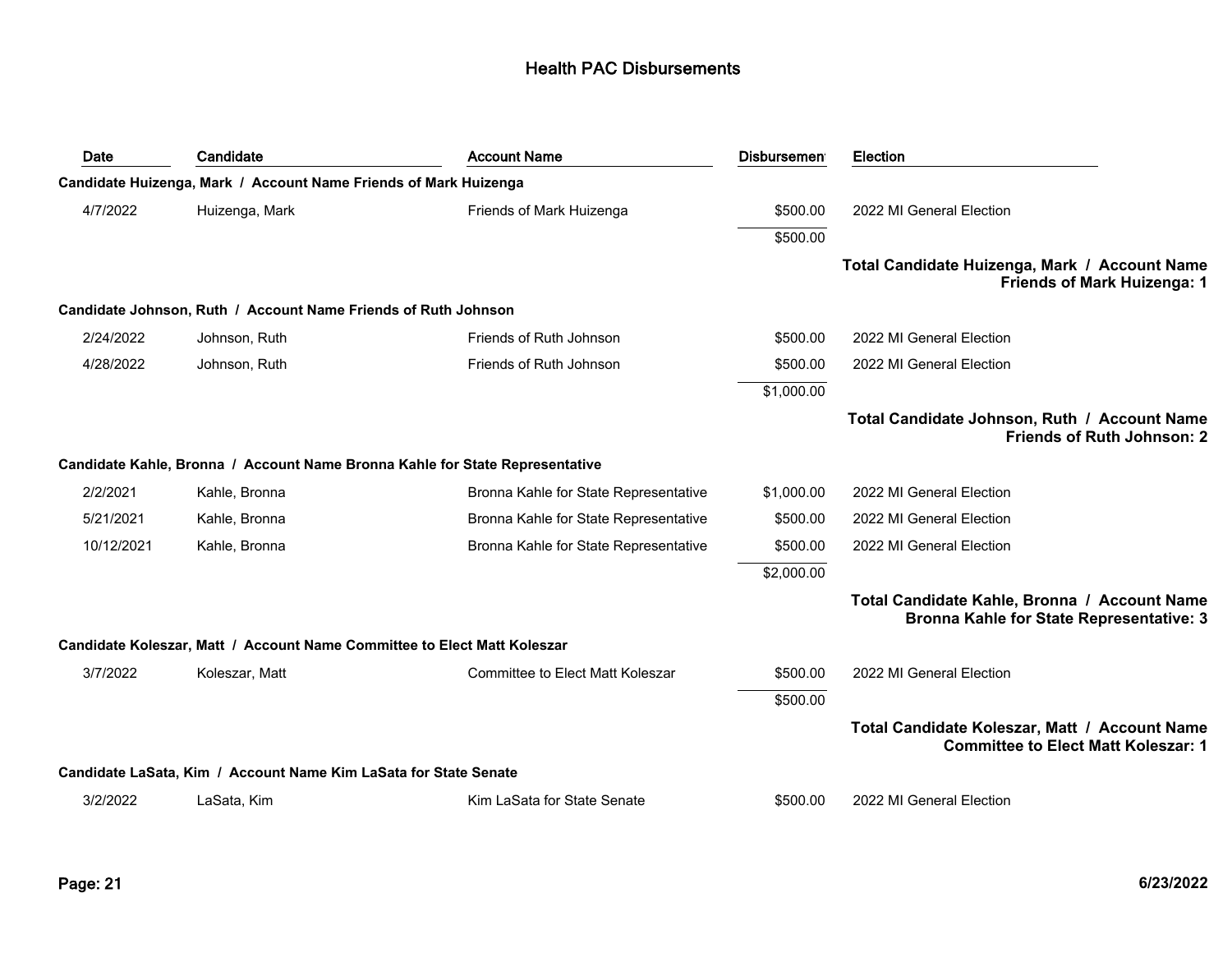| Date       | Candidate                                                                  | <b>Account Name</b>               | <b>Disbursemen</b><br>\$500.00 | <b>Election</b>                                                                               |
|------------|----------------------------------------------------------------------------|-----------------------------------|--------------------------------|-----------------------------------------------------------------------------------------------|
|            |                                                                            |                                   |                                | Total Candidate LaSata, Kim / Account Name Kim<br><b>LaSata for State Senate: 1</b>           |
|            | Candidate Lightner, Sarah / Account Name Committee to Elect Sarah Lightner |                                   |                                |                                                                                               |
| 3/9/2021   | Lightner, Sarah                                                            | Committee to Elect Sarah Lightner | \$150.00                       | 2020 MI General Election                                                                      |
| 10/12/2021 | Lightner, Sarah                                                            | Committee to Elect Sarah Lightner | \$500.00                       | 2022 MI General Election                                                                      |
| 2/16/2022  | Lightner, Sarah                                                            | Committee to Elect Sarah Lightner | \$250.00                       | 2022 MI General Election                                                                      |
|            |                                                                            |                                   | \$900.00                       |                                                                                               |
|            |                                                                            |                                   |                                | Total Candidate Lightner, Sarah / Account Name<br><b>Committee to Elect Sarah Lightner: 3</b> |
|            | Candidate MacDonald, Michael / Account Name Mike MacDonald for Senate      |                                   |                                |                                                                                               |
| 10/12/2021 | MacDonald, Michael                                                         | Mike MacDonald for Senate         | \$500.00                       | 2022 MI General Election                                                                      |
| 1/20/2022  | MacDonald, Michael                                                         | Mike MacDonald for Senate         | (\$500.00)                     | 2022 MI General Election                                                                      |
| 1/20/2022  | MacDonald, Michael                                                         | Mike MacDonald for Senate         | \$500.00                       | 2022 MI General Election                                                                      |
| 3/7/2022   | MacDonald, Michael                                                         | Mike MacDonald for Senate         | \$500.00                       | 2022 MI General Election                                                                      |
| 4/7/2022   | MacDonald, Michael                                                         | Mike MacDonald for Senate         | \$500.00                       | 2022 MI General Election                                                                      |
| 4/7/2022   | MacDonald, Michael                                                         | Mike MacDonald for Senate         | (\$500.00)                     | 2022 MI General Election                                                                      |
| 5/11/2022  | MacDonald, Michael                                                         | Mike MacDonald for Senate         | \$500.00                       | 2022 MI General Election                                                                      |
|            |                                                                            |                                   | \$1,500.00                     |                                                                                               |
|            |                                                                            |                                   |                                | Total Candidate MacDonald, Michael / Account<br>Name Mike MacDonald for Senate: 7             |
|            | Candidate McCann, Sean / Account Name Sean McCann for State Senate         |                                   |                                |                                                                                               |
| 5/21/2021  | McCann, Sean                                                               | Sean McCann for State Senate      | \$500.00                       | 2022 MI General Election                                                                      |
| 3/7/2022   | McCann, Sean                                                               | Sean McCann for State Senate      | \$500.00                       | 2022 MI General Election                                                                      |
|            |                                                                            |                                   | \$1,000.00                     |                                                                                               |
|            |                                                                            |                                   |                                | Total Candidate McCann, Sean / Account Name                                                   |

**Sean McCann for State Senate: 2**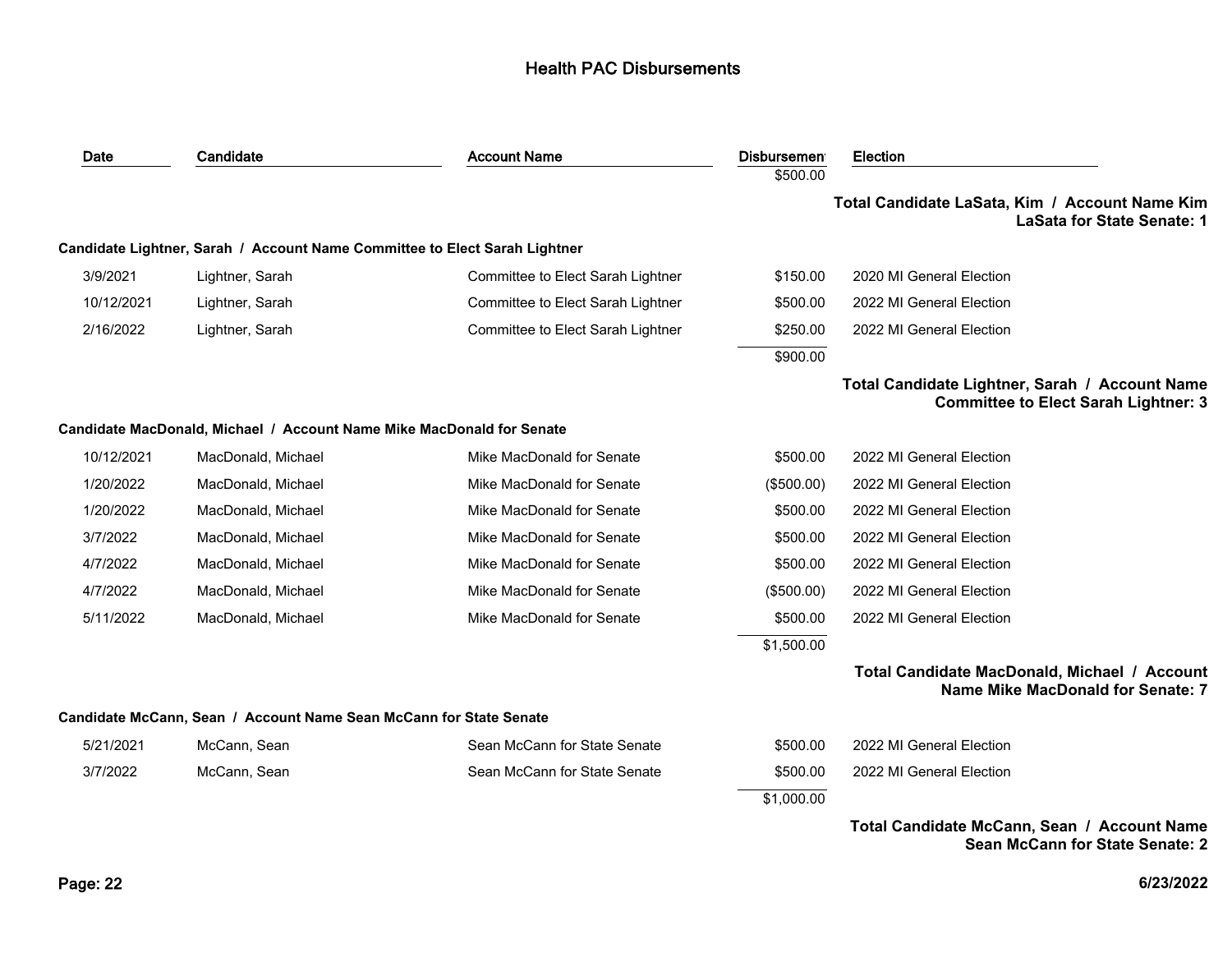| Date       | Candidate                                                                     | <b>Account Name</b>                        | <b>Disbursemen</b> | <b>Election</b>                                                                                  |
|------------|-------------------------------------------------------------------------------|--------------------------------------------|--------------------|--------------------------------------------------------------------------------------------------|
|            | Candidate McDonald Rivet, Kristen / Account Name CTE Kristen McDonald Rivet   |                                            |                    |                                                                                                  |
| 6/8/2022   | McDonald Rivet, Kristen                                                       | <b>CTE Kristen McDonald Rivet</b>          | \$500.00           | 2022 MI General Election                                                                         |
|            |                                                                               |                                            | \$500.00           |                                                                                                  |
|            |                                                                               |                                            |                    | Total Candidate McDonald Rivet, Kristen / Account<br><b>Name CTE Kristen McDonald Rivet: 1</b>   |
|            | Candidate Morse, Christine / Account Name CTE Christine Morse for State House |                                            |                    |                                                                                                  |
| 3/17/2021  | Morse, Christine                                                              | <b>CTE Christine Morse for State House</b> | \$500.00           | 2022 MI General Election                                                                         |
| 10/1/2021  | Morse, Christine                                                              | <b>CTE Christine Morse for State House</b> | \$250.00           | 2022 MI General Election                                                                         |
|            |                                                                               |                                            | \$750.00           |                                                                                                  |
|            |                                                                               |                                            |                    | Total Candidate Morse, Christine / Account Name<br><b>CTE Christine Morse for State House: 2</b> |
|            | Candidate Moss, Jeremy / Account Name Jeremy Moss for State Senate            |                                            |                    |                                                                                                  |
| 10/12/2021 | Moss, Jeremy                                                                  | Jeremy Moss for State Senate               | \$500.00           | 2022 MI General Election                                                                         |
|            |                                                                               |                                            | \$500.00           |                                                                                                  |
|            |                                                                               |                                            |                    | Total Candidate Moss, Jeremy / Account Name<br>Jeremy Moss for State Senate: 1                   |
|            | Candidate Mueller, Mike / Account Name Mike Mueller for State Representative  |                                            |                    |                                                                                                  |
| 10/25/2021 | Mueller, Mike                                                                 | Mike Mueller for State Representative      | \$250.00           | 2022 MI General Election                                                                         |
| 3/7/2022   | Mueller, Mike                                                                 | Mike Mueller for State Representative      | \$1,000.00         | 2022 MI General Election                                                                         |
|            |                                                                               |                                            | \$1,250.00         |                                                                                                  |
|            |                                                                               |                                            |                    | Total Candidate Mueller, Mike / Account Name Mike<br><b>Mueller for State Representative: 2</b>  |
|            | Candidate Nesbitt, Aric / Account Name Aric Nesbitt for State Senate          |                                            |                    |                                                                                                  |
| 5/13/2021  | Nesbitt, Aric                                                                 | Aric Nesbitt for State Senate              | \$1,000.00         | 2022 MI General Election                                                                         |
|            |                                                                               |                                            | \$1,000.00         |                                                                                                  |
|            |                                                                               |                                            |                    | Total Candidate Nesbitt, Aric / Account Name Aric<br><b>Nesbitt for State Senate: 1</b>          |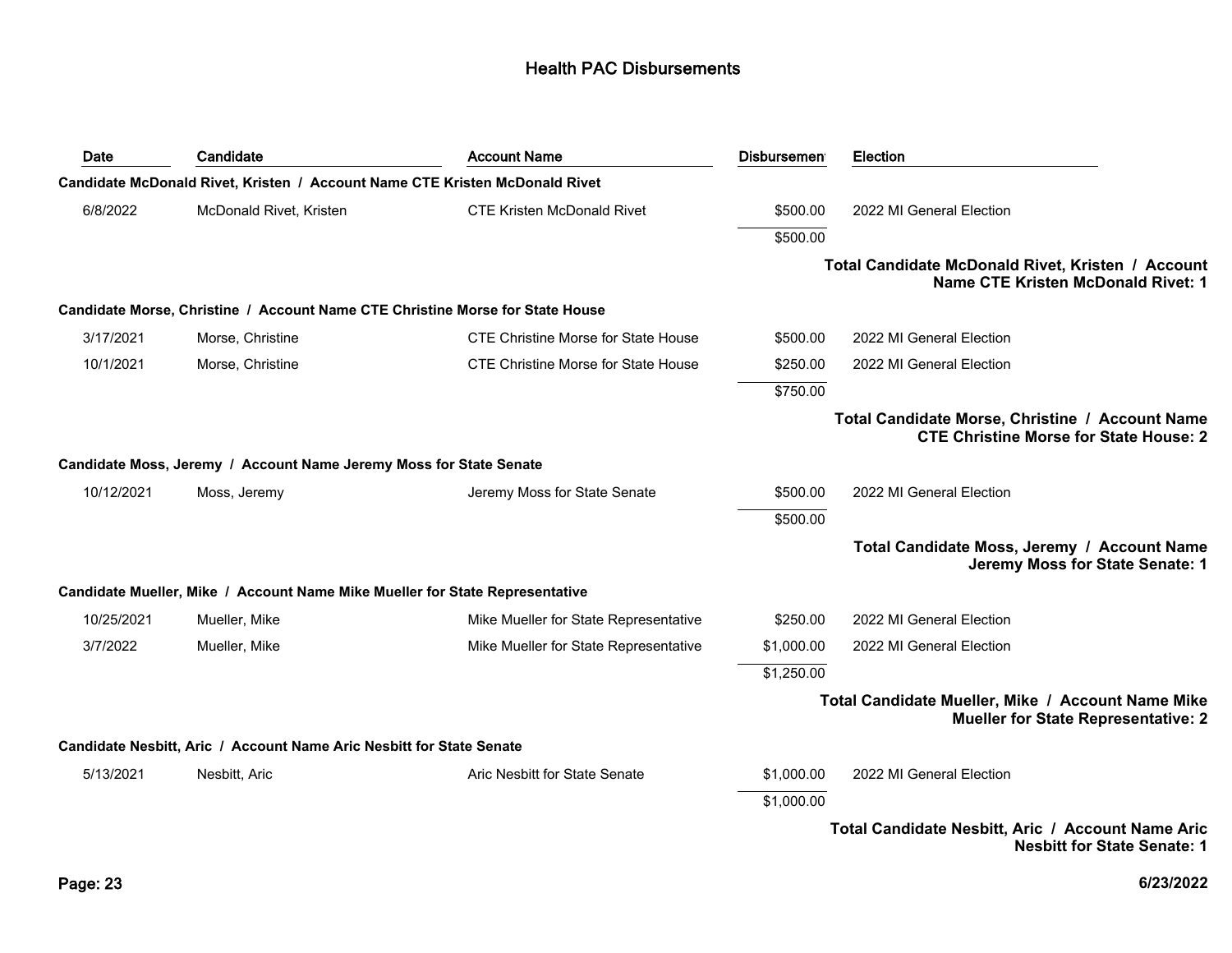| Date       | Candidate                                                                  | <b>Account Name</b>                     | <b>Disbursemen</b> | <b>Election</b>                                                                           |
|------------|----------------------------------------------------------------------------|-----------------------------------------|--------------------|-------------------------------------------------------------------------------------------|
|            | Candidate O'Neal, Amos / Account Name Committee to Elect Amos O'Neal       |                                         |                    |                                                                                           |
| 4/28/2021  | O'Neal, Amos                                                               | Committee to Elect Amos O'Neal          | \$250.00           | 2022 MI General Election                                                                  |
|            |                                                                            |                                         | \$250.00           |                                                                                           |
|            |                                                                            |                                         |                    | Total Candidate O'Neal, Amos / Account Name<br><b>Committee to Elect Amos O'Neal: 1</b>   |
|            | Candidate Outman, Rick / Account Name CTE Rick Outman for State Senate     |                                         |                    |                                                                                           |
| 2/2/2021   | Outman, Rick                                                               | <b>CTE Rick Outman for State Senate</b> | \$1,000.00         | 2022 MI General Election                                                                  |
| 11/24/2021 | Outman, Rick                                                               | <b>CTE Rick Outman for State Senate</b> | \$500.00           | 2022 MI General Election                                                                  |
| 4/7/2022   | Outman, Rick                                                               | <b>CTE Rick Outman for State Senate</b> | \$1,000.00         | 2022 MI General Election                                                                  |
|            |                                                                            |                                         | \$2,500.00         |                                                                                           |
|            |                                                                            |                                         |                    | Total Candidate Outman, Rick / Account Name CTE<br><b>Rick Outman for State Senate: 3</b> |
|            | Candidate Pohutsky, Laurie / Account Name Laurie Pohutsky for HD 19        |                                         |                    |                                                                                           |
| 4/13/2021  | Pohutsky, Laurie                                                           | Laurie Pohutsky for HD 19               | \$500.00           | 2022 MI General Election                                                                  |
| 9/17/2021  | Pohutsky, Laurie                                                           | Laurie Pohutsky for HD 19               | \$250.00           | 2022 MI General Election                                                                  |
| 2/16/2022  | Pohutsky, Laurie                                                           | Laurie Pohutsky for HD 19               | \$250.00           | 2022 MI General Election                                                                  |
|            |                                                                            |                                         | \$1,000.00         |                                                                                           |
|            |                                                                            |                                         |                    | Total Candidate Pohutsky, Laurie / Account Name<br>Laurie Pohutsky for HD 19: 3           |
|            | Candidate Polehanki, Dayna / Account Name Dayna Polehanki for State Senate |                                         |                    |                                                                                           |
| 5/27/2021  | Polehanki, Dayna                                                           | Dayna Polehanki for State Senate        | \$500.00           | 2022 MI General Election                                                                  |
|            |                                                                            |                                         | \$500.00           |                                                                                           |
|            |                                                                            |                                         |                    | Total Candidate Polehanki, Dayna / Account Name<br>Dayna Polehanki for State Senate: 1    |
|            | Candidate Rogers, Julie / Account Name Julie Rogers for State Rep          |                                         |                    |                                                                                           |
| 5/21/2021  | Rogers, Julie                                                              | Julie Rogers for State Rep              | \$500.00           | 2022 MI General Election                                                                  |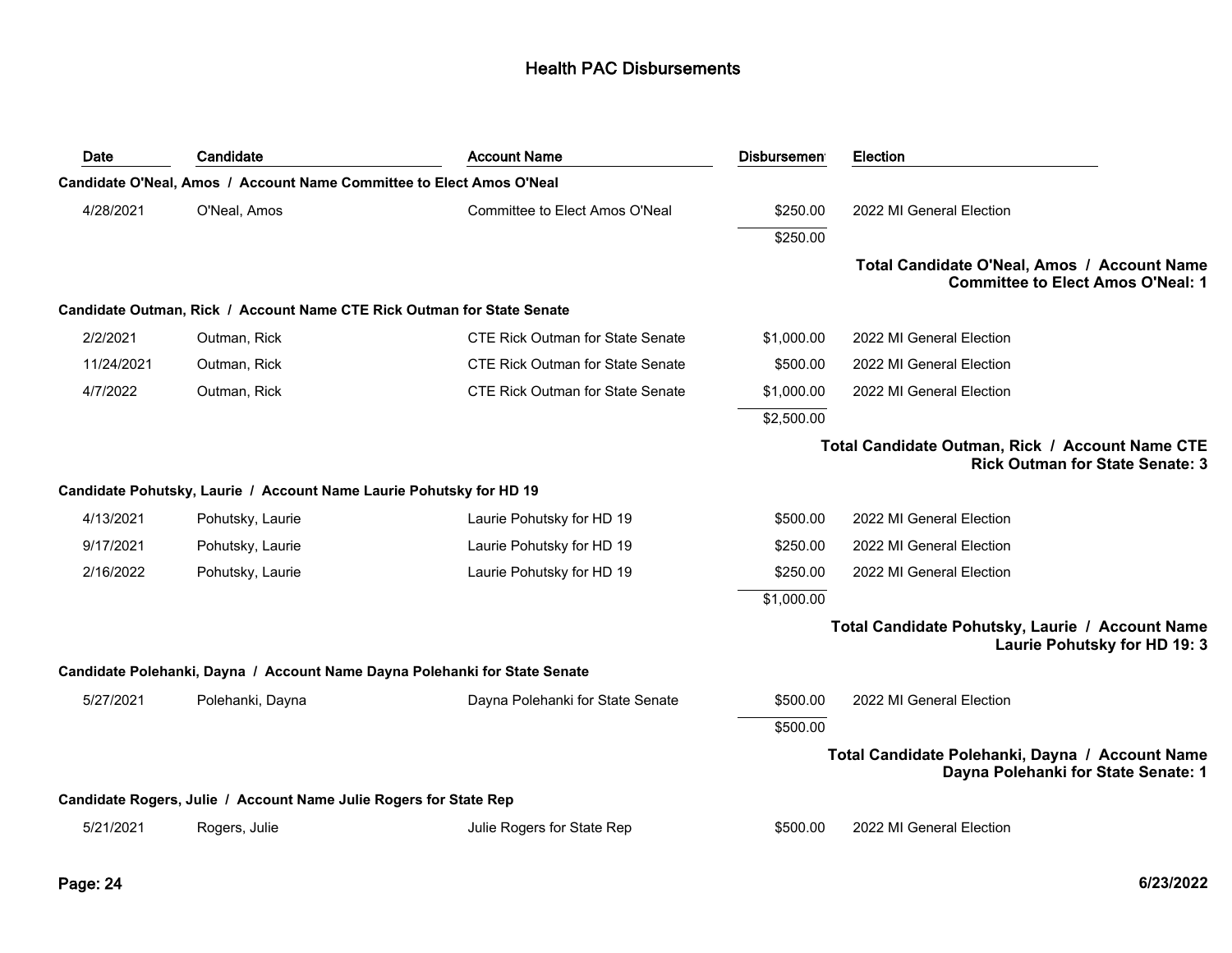| Date      | Candidate                                                             | <b>Account Name</b>                                                            | <b>Disbursemen</b> | Election                                                                                      |
|-----------|-----------------------------------------------------------------------|--------------------------------------------------------------------------------|--------------------|-----------------------------------------------------------------------------------------------|
| 2/24/2022 | Rogers, Julie                                                         | Julie Rogers for State Rep                                                     | \$250.00           | 2022 MI General Election                                                                      |
|           |                                                                       |                                                                                | \$750.00           |                                                                                               |
|           |                                                                       |                                                                                |                    | Total Candidate Rogers, Julie / Account Name Julie<br><b>Rogers for State Rep: 2</b>          |
|           | Candidate Roth, John / Account Name John Roth for State Rep Committee |                                                                                |                    |                                                                                               |
| 5/6/2021  | Roth, John                                                            | John Roth for State Rep Committee                                              | \$500.00           | 2022 MI General Election                                                                      |
| 6/8/2022  | Roth, John                                                            | John Roth for State Rep Committee                                              | \$500.00           | 2022 MI General Election                                                                      |
|           |                                                                       |                                                                                | \$1,000.00         |                                                                                               |
|           |                                                                       |                                                                                |                    | Total Candidate Roth, John / Account Name John<br><b>Roth for State Rep Committee: 2</b>      |
|           | Candidate Sabo, Terry / Account Name Committee to Elect Terry J Sabo  |                                                                                |                    |                                                                                               |
| 8/25/2021 | Sabo, Terry                                                           | Committee to Elect Terry J Sabo                                                | \$300.00           | 2022 MI General Election                                                                      |
|           |                                                                       |                                                                                | \$300.00           |                                                                                               |
|           |                                                                       |                                                                                |                    | Total Candidate Sabo, Terry / Account Name<br><b>Committee to Elect Terry J Sabo: 1</b>       |
|           |                                                                       | Candidate Santana, Sylvia / Account Name Committee to Elect Sylvia Santana     |                    |                                                                                               |
| 3/17/2021 | Santana, Sylvia                                                       | Committee to Elect Sylvia Santana                                              | \$500.00           | 2022 MI General Election                                                                      |
|           |                                                                       |                                                                                | \$500.00           |                                                                                               |
|           |                                                                       |                                                                                |                    | Total Candidate Santana, Sylvia / Account Name<br><b>Committee to Elect Sylvia Santana: 1</b> |
|           | Candidate Santana, Sylvia / Account Name Sylvia Santana for Senate    |                                                                                |                    |                                                                                               |
| 5/11/2022 | Santana, Sylvia                                                       | Sylvia Santana for Senate                                                      | \$2,500.00         | 2022 MI General Election                                                                      |
|           |                                                                       |                                                                                | \$2,500.00         |                                                                                               |
|           |                                                                       |                                                                                |                    | Total Candidate Santana, Sylvia / Account Name<br><b>Sylvia Santana for Senate: 1</b>         |
|           |                                                                       | Candidate Schroeder, Andrea / Account Name Committee to Elect Andrea Schroeder |                    |                                                                                               |
| 5/21/2021 | Schroeder, Andrea                                                     | Committee to Elect Andrea Schroeder                                            | \$1,000.00         | 2022 MI General Election                                                                      |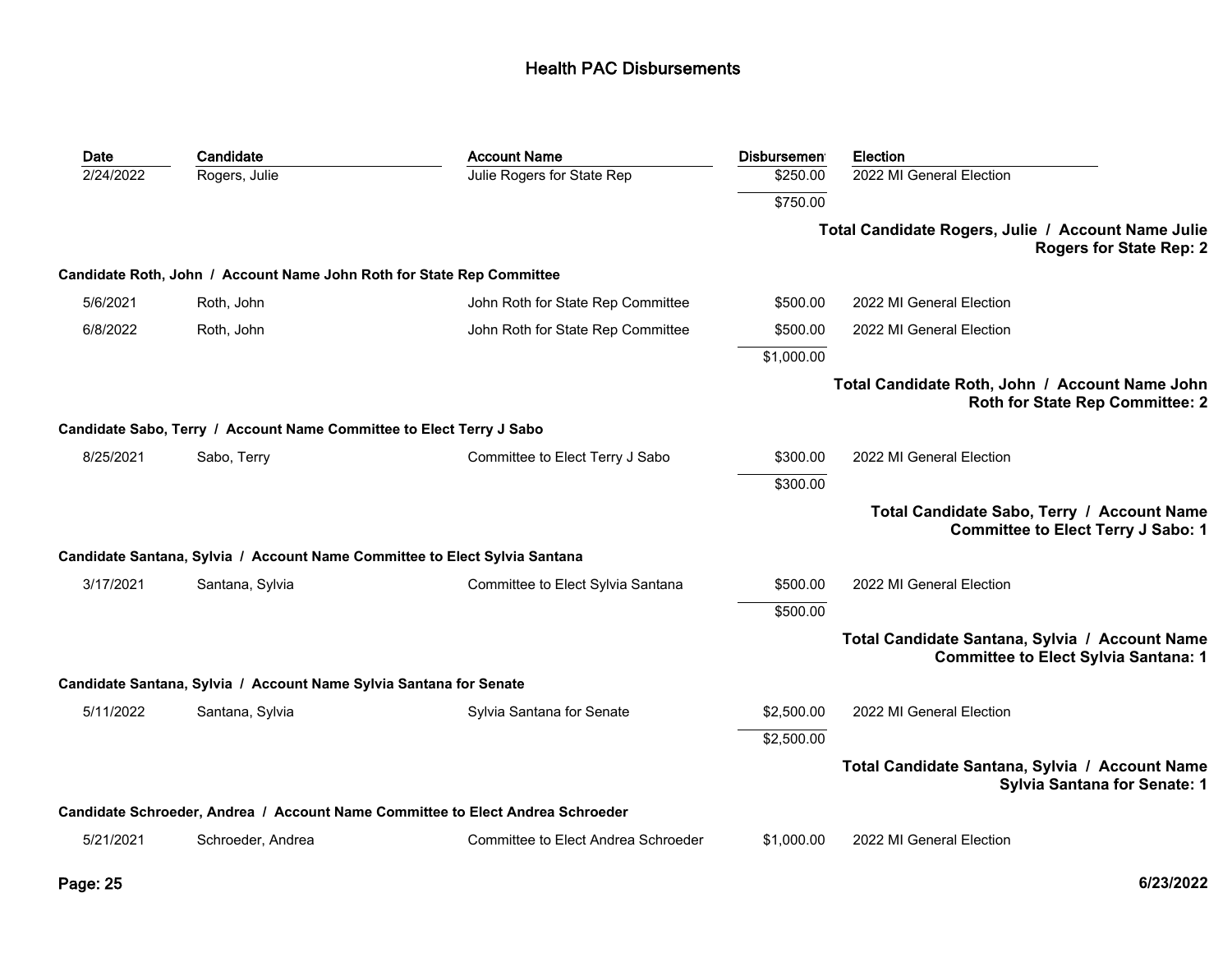| Date      | Candidate                                                        | <b>Account Name</b>                                                               | <b>Disbursemen</b> | Election                                                                                          |
|-----------|------------------------------------------------------------------|-----------------------------------------------------------------------------------|--------------------|---------------------------------------------------------------------------------------------------|
|           |                                                                  |                                                                                   | \$1,000.00         |                                                                                                   |
|           |                                                                  |                                                                                   |                    | Total Candidate Schroeder, Andrea / Account Name<br><b>Committee to Elect Andrea Schroeder: 1</b> |
|           |                                                                  | Candidate Schuette, Bill / Account Name Bill G. Schuette for State Representative |                    |                                                                                                   |
| 4/28/2022 | Schuette, Bill                                                   | Bill G. Schuette for State<br>Representative                                      | \$500.00           | 2022 MI General Election                                                                          |
|           |                                                                  |                                                                                   | \$500.00           |                                                                                                   |
|           |                                                                  |                                                                                   |                    | Total Candidate Schuette, Bill / Account Name Bill<br>G. Schuette for State Representative: 1     |
|           | Candidate Scott, Helena / Account Name Citizens for Helena Scott |                                                                                   |                    |                                                                                                   |
| 4/26/2022 | Scott, Helena                                                    | <b>Citizens for Helena Scott</b>                                                  | \$1,000.00         | 2022 MI General Election                                                                          |
|           |                                                                  |                                                                                   | \$1,000.00         |                                                                                                   |
|           |                                                                  |                                                                                   |                    | Total Candidate Scott, Helena / Account Name<br><b>Citizens for Helena Scott: 1</b>               |
|           | Candidate Singh, Sam / Account Name Sam Singh for State Senate   |                                                                                   |                    |                                                                                                   |
| 12/1/2021 | Singh, Sam                                                       | Sam Singh for State Senate                                                        | \$500.00           | 2022 MI General Election                                                                          |
| 4/26/2022 | Singh, Sam                                                       | Sam Singh for State Senate                                                        | \$500.00           | 2022 MI General Election                                                                          |
| 6/17/2022 | Singh, Sam                                                       | Sam Singh for State Senate                                                        | \$500.00           | 2022 MI General Election                                                                          |
|           |                                                                  |                                                                                   | \$1,500.00         |                                                                                                   |
|           |                                                                  |                                                                                   |                    | Total Candidate Singh, Sam / Account Name Sam<br><b>Singh for State Senate: 3</b>                 |
|           | Candidate Stamas, Jim / Account Name Jim Stamas for State Senate |                                                                                   |                    |                                                                                                   |
| 10/1/2021 | Stamas, Jim                                                      | Jim Stamas for State Senate                                                       | \$2,500.00         | 2022 MI General Election                                                                          |
|           |                                                                  |                                                                                   | \$2,500.00         |                                                                                                   |
|           |                                                                  |                                                                                   |                    | Total Candidate Stamas, Jim / Account Name Jim<br><b>Stamas for State Senate: 1</b>               |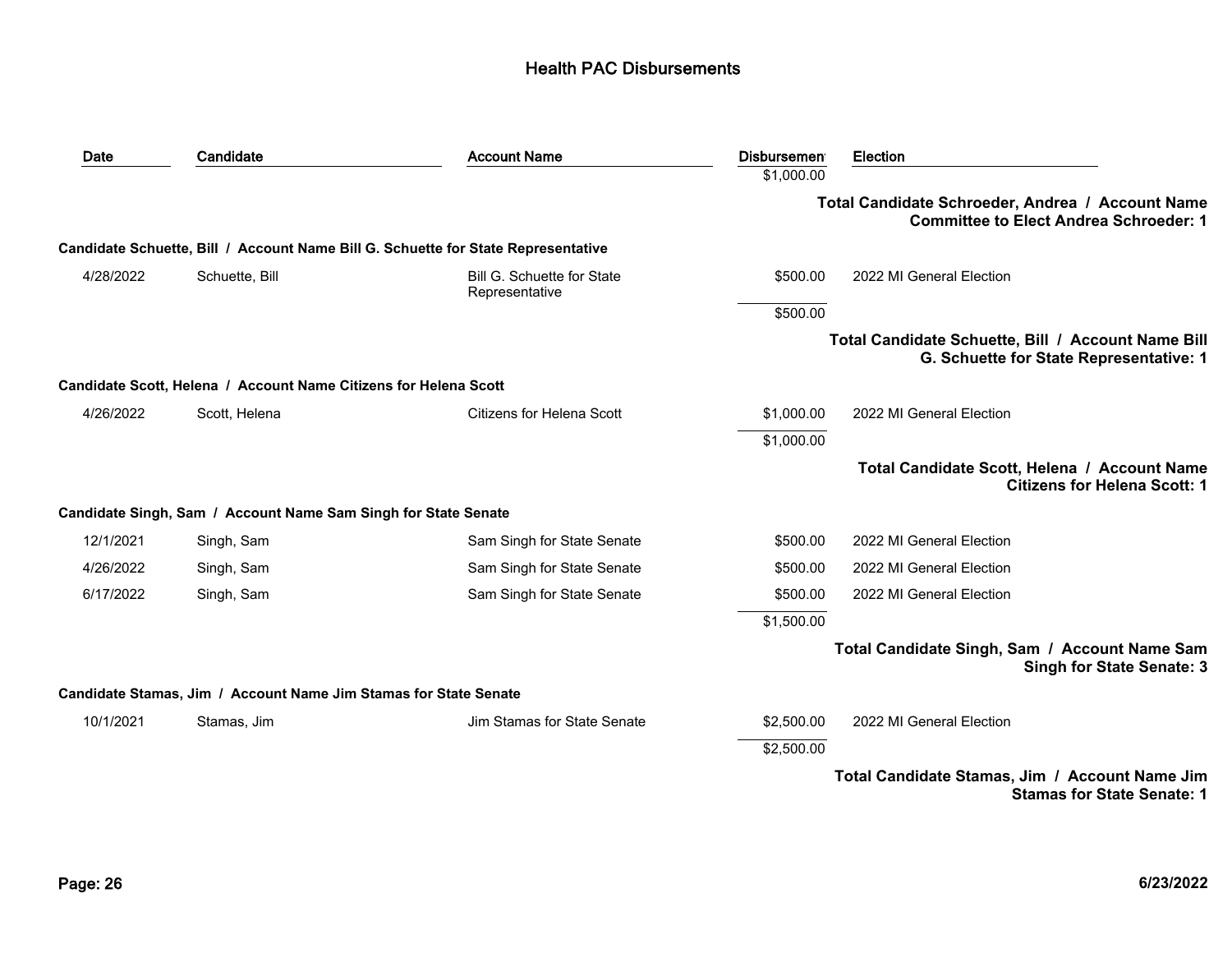| Date      | Candidate                                                            | <b>Account Name</b>                                                                | <b>Disbursemen</b> | Election                                                                                       |
|-----------|----------------------------------------------------------------------|------------------------------------------------------------------------------------|--------------------|------------------------------------------------------------------------------------------------|
|           |                                                                      | Candidate Steckloff, Samantha / Account Name Committee to Elect Samantha Steckloff |                    |                                                                                                |
| 5/13/2021 | Steckloff, Samantha                                                  | Committee to Elect Samantha<br>Steckloff                                           | \$500.00           | 2022 MI General Election                                                                       |
|           |                                                                      |                                                                                    | \$500.00           |                                                                                                |
|           |                                                                      |                                                                                    |                    | Total Candidate Steckloff, Samantha / Account<br>Name Committee to Elect Samantha Steckloff: 1 |
|           | Candidate Stone, Lori / Account Name Committee to Elect Lori Stone   |                                                                                    |                    |                                                                                                |
| 4/13/2021 | Stone, Lori                                                          | Committee to Elect Lori Stone                                                      | \$3,000.00         | 2022 MI General Election                                                                       |
| 4/13/2021 | Stone, Lori                                                          | Committee to Elect Lori Stone                                                      | (\$3,000.00)       | 2020 MI General Election                                                                       |
| 10/1/2021 | Stone, Lori                                                          | Committee to Elect Lori Stone                                                      | \$250.00           | 2022 MI General Election                                                                       |
|           |                                                                      |                                                                                    | \$250.00           |                                                                                                |
|           |                                                                      |                                                                                    |                    | Total Candidate Stone, Lori / Account Name<br><b>Committee to Elect Lori Stone: 3</b>          |
|           | Candidate Tate, Joseph / Account Name Committee to Elect Joseph Tate |                                                                                    |                    |                                                                                                |
| 3/17/2021 | Tate, Joseph                                                         | Committee to Elect Joseph Tate                                                     | \$1,000.00         | 2022 MI General Election                                                                       |
|           |                                                                      |                                                                                    | \$1,000.00         |                                                                                                |
|           |                                                                      |                                                                                    |                    | Total Candidate Tate, Joseph / Account Name<br><b>Committee to Elect Joseph Tate: 1</b>        |
|           | Candidate Theis, Lana / Account Name Committee to Elect Lana Theis   |                                                                                    |                    |                                                                                                |
| 3/9/2022  | Theis, Lana                                                          | Committee to Elect Lana Theis                                                      | \$500.00           | 2022 MI General Election                                                                       |
|           |                                                                      |                                                                                    | \$500.00           |                                                                                                |
|           |                                                                      |                                                                                    |                    | Total Candidate Theis, Lana / Account Name<br><b>Committee to Elect Lana Theis: 1</b>          |
|           | Candidate Theis, Lana / Account Name Lana Theis for State Rep        |                                                                                    |                    |                                                                                                |
| 3/7/2022  | Theis, Lana                                                          | Lana Theis for State Rep                                                           | \$500.00           | 2022 MI General Election                                                                       |
| 3/9/2022  | Theis, Lana                                                          | Lana Theis for State Rep                                                           | (\$500.00)         | 2022 MI General Election                                                                       |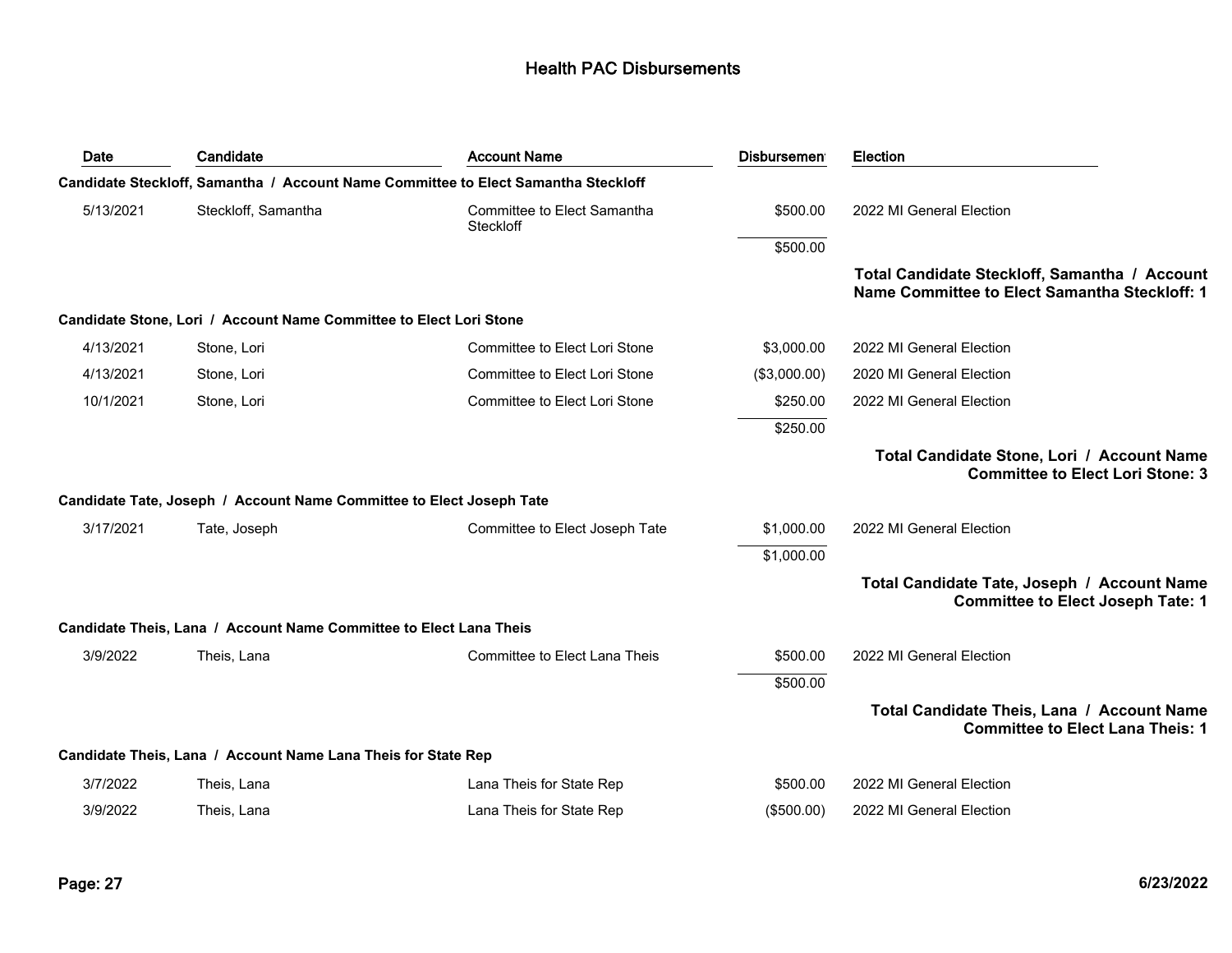| Date      | Candidate                                                                    | <b>Account Name</b>                                                              | <b>Disbursemen</b> | Election                                                                                        |
|-----------|------------------------------------------------------------------------------|----------------------------------------------------------------------------------|--------------------|-------------------------------------------------------------------------------------------------|
|           |                                                                              |                                                                                  | \$0.00             |                                                                                                 |
|           |                                                                              |                                                                                  |                    | Total Candidate Theis, Lana / Account Name Lana<br>Theis for State Rep: 2                       |
|           | Candidate Tisdel, Mark / Account Name Committee to Elect Mark Tisdel         |                                                                                  |                    |                                                                                                 |
| 4/13/2021 | Tisdel, Mark                                                                 | <b>Committee to Elect Mark Tisdel</b>                                            | \$500.00           | 2022 MI General Election                                                                        |
| 9/17/2021 | Tisdel, Mark                                                                 | <b>Committee to Elect Mark Tisdel</b>                                            | \$250.00           | 2022 MI General Election                                                                        |
| 3/7/2022  | Tisdel, Mark                                                                 | <b>Committee to Elect Mark Tisdel</b>                                            | \$250.00           | 2022 MI General Election                                                                        |
|           |                                                                              |                                                                                  | \$1,000.00         |                                                                                                 |
|           |                                                                              |                                                                                  |                    | Total Candidate Tisdel, Mark / Account Name<br><b>Committee to Elect Mark Tisdel: 3</b>         |
|           | Candidate Vanderwall, Curt / Account Name Committee to Elect Curt Vanderwall |                                                                                  |                    |                                                                                                 |
| 4/7/2022  | Vanderwall, Curt                                                             | <b>Committee to Elect Curt Vanderwall</b>                                        | \$1,000.00         | 2022 MI General Election                                                                        |
|           |                                                                              |                                                                                  | \$1,000.00         |                                                                                                 |
|           |                                                                              |                                                                                  |                    | Total Candidate Vanderwall, Curt / Account Name<br><b>Committee to Elect Curt Vanderwall: 1</b> |
|           | Candidate VanWoerkom, Greg / Account Name Friends of Greg VanWoerkom         |                                                                                  |                    |                                                                                                 |
| 4/13/2021 | VanWoerkom, Greg                                                             | Friends of Greg VanWoerkom                                                       | \$1,000.00         | 2022 MI General Election                                                                        |
| 8/25/2021 | VanWoerkom, Greg                                                             | Friends of Greg VanWoerkom                                                       | \$2,000.00         | 2022 MI General Election                                                                        |
|           |                                                                              |                                                                                  | \$3,000.00         |                                                                                                 |
|           |                                                                              |                                                                                  |                    | Total Candidate VanWoerkom, Greg / Account<br><b>Name Friends of Greg VanWoerkom: 2</b>         |
|           |                                                                              | Candidate Wakeman, Rodney / Account Name Rodney Wakeman for State Representative |                    |                                                                                                 |
| 4/7/2022  | Wakeman, Rodney                                                              | Rodney Wakeman for State<br>Representative                                       | \$500.00           | 2022 MI General Election                                                                        |
| 5/11/2022 | Wakeman, Rodney                                                              | Rodney Wakeman for State<br>Representative                                       | \$500.00           | 2022 MI General Election                                                                        |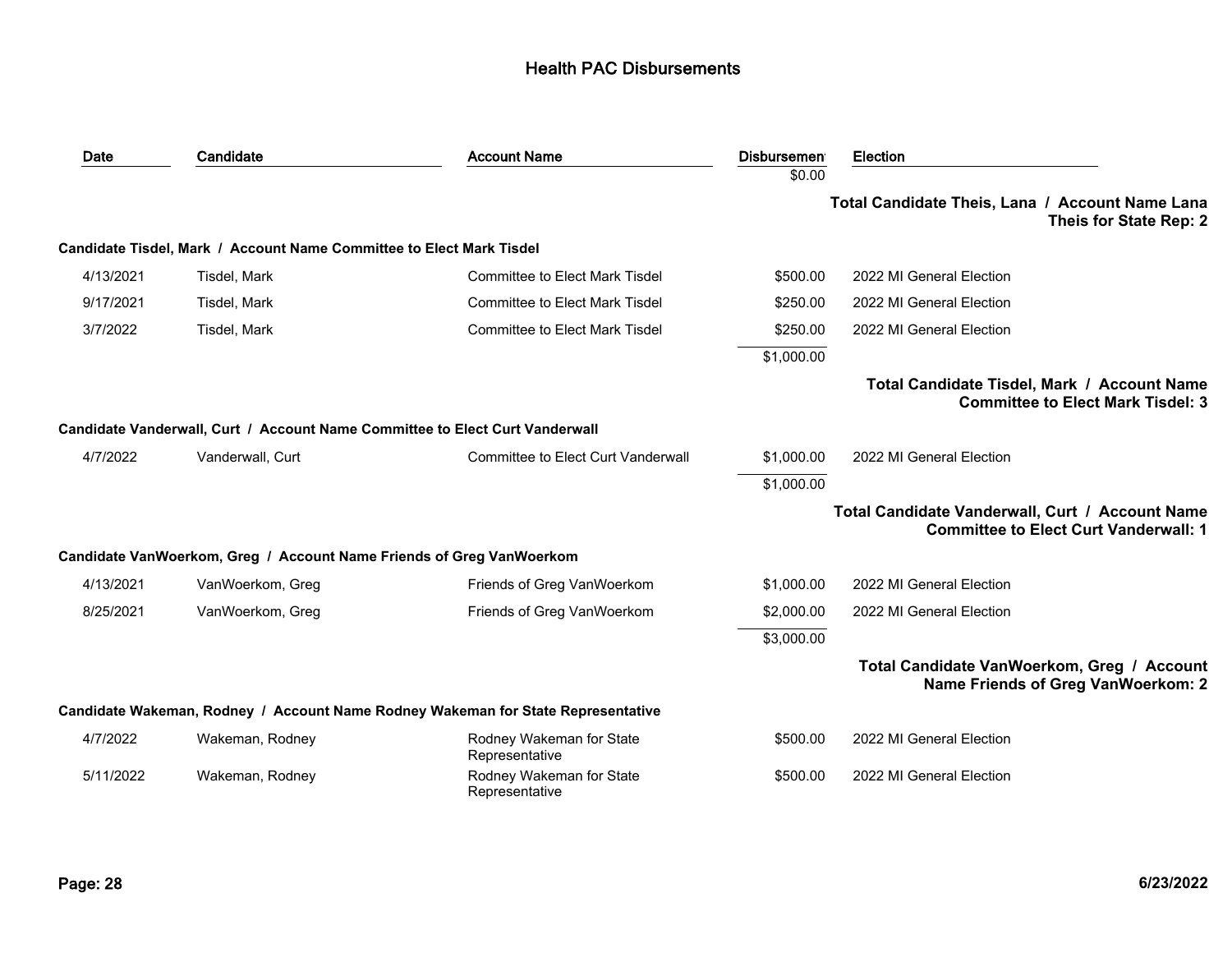| Date       | Candidate        | <b>Account Name</b>                                                            | <b>Disbursemen</b> | <b>Election</b>                                                                                 |
|------------|------------------|--------------------------------------------------------------------------------|--------------------|-------------------------------------------------------------------------------------------------|
|            |                  |                                                                                | \$1,000.00         |                                                                                                 |
|            |                  |                                                                                |                    | Total Candidate Wakeman, Rodney / Account Name<br>Rodney Wakeman for State Representative: 2    |
|            |                  | Candidate Webber, Michael / Account Name Committee to Elect Michael Webber     |                    |                                                                                                 |
| 11/30/2021 | Webber, Michael  | Committee to Elect Michael Webber                                              | \$500.00           | 2022 MI General Election                                                                        |
| 5/26/2022  | Webber, Michael  | Committee to Elect Michael Webber                                              | \$500.00           | 2022 MI General Election                                                                        |
|            |                  |                                                                                | \$1,000.00         |                                                                                                 |
|            |                  |                                                                                |                    | Total Candidate Webber, Michael / Account Name<br><b>Committee to Elect Michael Webber: 2</b>   |
|            |                  | Candidate Wendzel, Pauline / Account Name Committee to Elect Pauline Wendzel   |                    |                                                                                                 |
| 4/26/2022  | Wendzel, Pauline | Committee to Elect Pauline Wendzel                                             | \$250.00           | 2022 MI General Election                                                                        |
|            |                  |                                                                                | \$250.00           |                                                                                                 |
|            |                  |                                                                                |                    | Total Candidate Wendzel, Pauline / Account Name<br><b>Committee to Elect Pauline Wendzel: 1</b> |
|            |                  | Candidate Wentworth, Jason / Account Name Committee to Elect Jason Wentworth   |                    |                                                                                                 |
| 11/24/2021 | Wentworth, Jason | Committee to Elect Jason Wentworth                                             | \$2,500.00         | 2022 MI General Election                                                                        |
|            |                  |                                                                                | \$2,500.00         |                                                                                                 |
|            |                  |                                                                                |                    | Total Candidate Wentworth, Jason / Account Name<br><b>Committee to Elect Jason Wentworth: 1</b> |
|            |                  | Candidate Witwer, Angela / Account Name Angela Witwer for State Representative |                    |                                                                                                 |
| 2/19/2021  | Witwer, Angela   | Angela Witwer for State<br>Representative                                      | \$1,000.00         | 2022 MI General Election                                                                        |
| 4/28/2021  | Witwer, Angela   | Angela Witwer for State<br>Representative                                      | \$1,000.00         | 2022 MI General Election                                                                        |
| 8/25/2021  | Witwer, Angela   | Angela Witwer for State<br>Representative                                      | \$500.00           | 2022 MI General Election                                                                        |
| 11/24/2021 | Witwer, Angela   | Angela Witwer for State<br>Representative                                      | \$2,000.00         | 2022 MI General Election                                                                        |
| 2/16/2022  | Witwer, Angela   | Angela Witwer for State<br>Representative                                      | \$1,000.00         | 2022 MI General Election                                                                        |